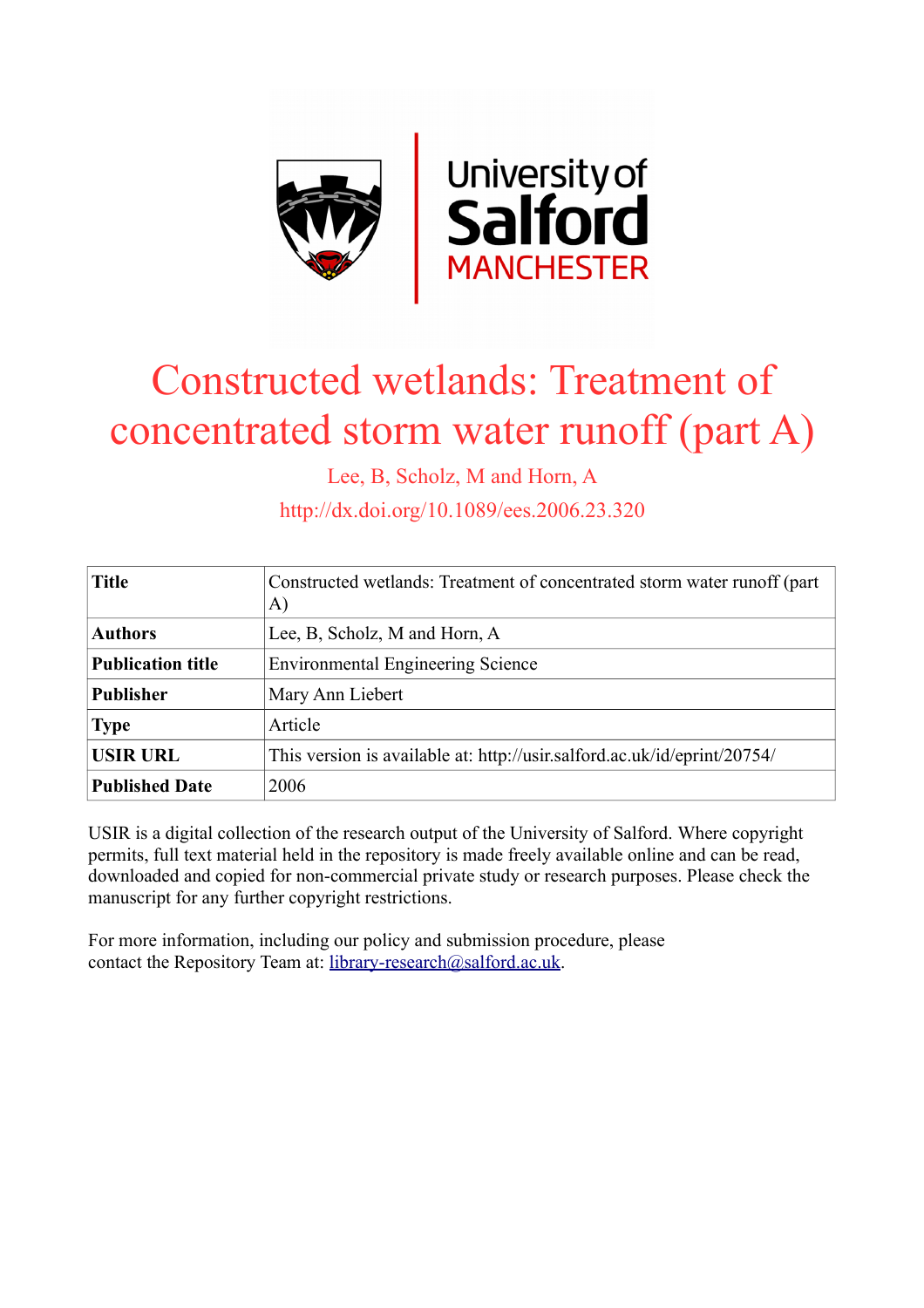# Constructed Wetlands: Treatment of Concentrated Storm Water Runoff (Part A)

**Byoung-Hwa Lee, Miklas Scholz,\* and Antje Horn**

*Institute for Infrastructure and Environment School of Engineering and Electronics The University of Edinburgh Edinburgh EH9 3JL, Scotland United Kingdom*

# **ABSTRACT**

The aim of this research was to assess the treatment efficiencies for gully pot liquor of experimental vertical-flow constructed wetland filters containing *Phragmites australis* (Cav.) Trin. ex Steud. (common reed) and filter media of different adsorption capacities. Six out of 12 filters received inflow water spiked with metals. For 2 years, hydrated nickel and copper nitrate were added to sieved gully pot liquor to simulate contaminated primary treated storm runoff. For those six constructed wetland filters receiving heavy metals, an obvious breakthrough of dissolved nickel was recorded after road salting during the first winter. However, a breakthrough of nickel was not observed, since the inflow pH was raised to eight after the first year of operation. High pH facilitated the formation of particulate metal compounds such as nickel hydroxide. During the second year, reduction efficiencies of heavy metal, 5-days at 20°C N-Allylthiourea biochemical oxygen demand (BOD) and suspended solids (SS) improved considerably. Concentrations of BOD were frequently <20 mg/L. However, concentrations for SS were frequently >30 mg/L. These are the two international thresholds for secondary wastewater treatment. The BOD removal increased over time due to biomass maturation, and the increase of pH. An analysis of the findings with case-based reasoning can be found in the corresponding follow-up paper (Part B).

**Key words:** storm runoff; gullies; constructed wetlands, biochemical oxygen demand; suspended solids; conductivity

# **INTRODUCTION**

**NONSTRUCTED WETLANDS in the United States and** Europe are usually soil or gravel based horizontalflow systems planted with *Typha latifolia* L. (cattail) and/or *Phagmites australis* (Cav.) Trin. ex Steud. (common reed). They are used to treat storm runoff, domestic and industrial wastewater (Cooper *et al*., 1996; Kadlec and Knight, 1996; Scholz, 2003), and have also been applied for passive treatment of mine wastewater drainage (Mungur *et al*., 1997; Mays and Edwards, 2001).

<sup>\*</sup>Corresponding author: School of Engineering & Electronics, College of Science & Engineering, The University of Edinburgh, Faraday Building, The King's Bu, Edinburgh, EH9 3JL, Scotland. *Phone*: 44(0) 131 650 6780; *Fax*: 44 (0) 131 650 6554; *Email*: m.scholz@ed.ac.uk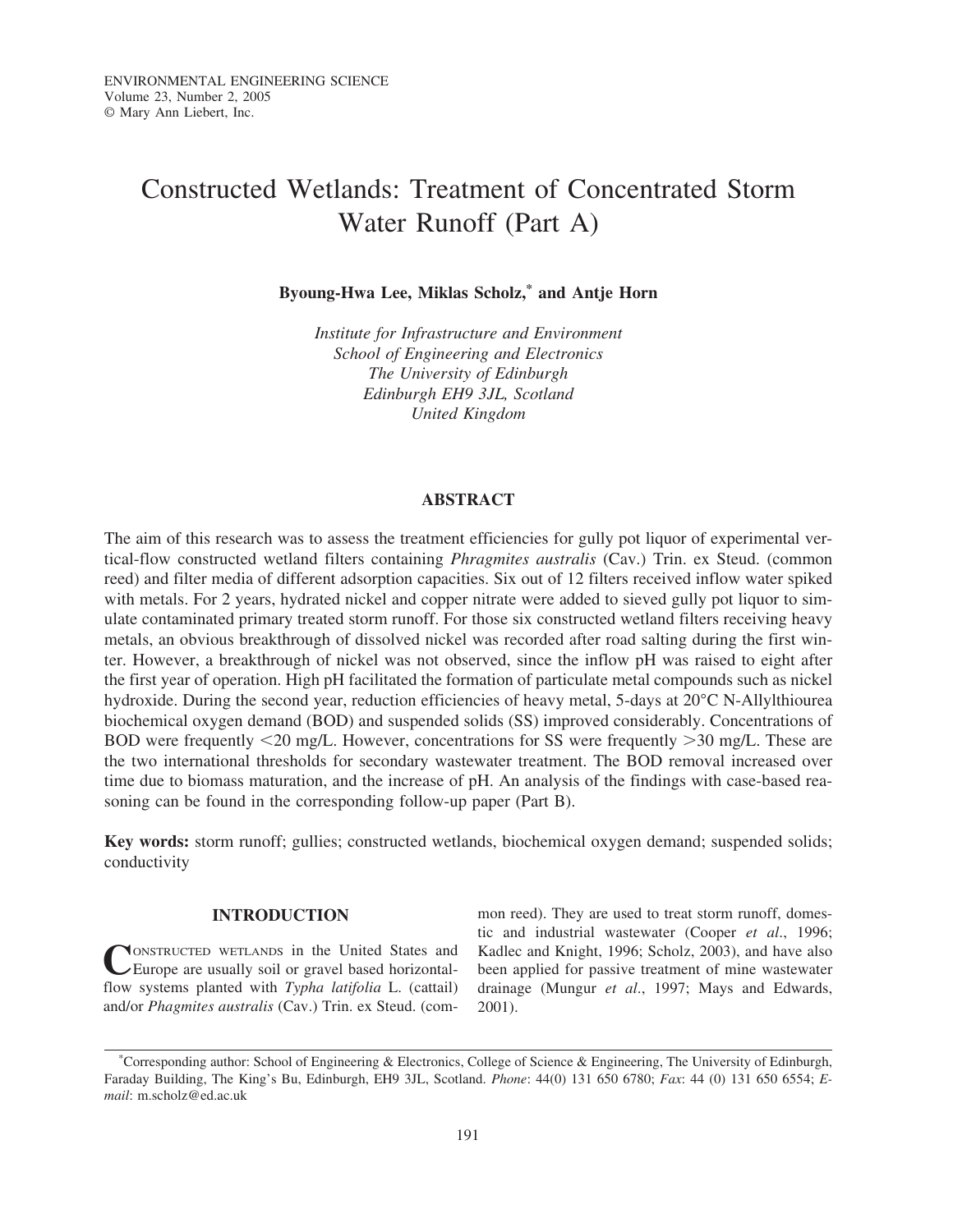Storm runoff from urban areas has been recognized as a major contributor to pollution of the receiving urban watercourses (Park and Yoon, 2003). The principal pollutants in urban runoff are 5-day at 20°C N-Allylthiourea [biochemical oxygen demand (BOD)], suspended solids (SS), heavy metals, deicing salts, hydrocarbons, and fecal coliforms (Scholz and Martin, 1998; Scholz and Zettel, 2004).

Although various conventional methods have been applied to treat storm water (Cooper *et al*., 1996; Park and Yoon, 2003), most technologies are not cost-effective or too complex. Constructed wetlands integrated into a best management practice concept are a sustainable means of treating storm water and proved to be more economical (e.g., construction and maintenance) and energy efficient than traditional centralized treatment systems (Kadlec *et al*., 2000). Furthermore, wetlands enhance biodiversity and are less susceptibile to variations of loading rates (Cooper *et al*., 1996; Scholz and Trepel, 2004).

Contrary to standard domestic wastewater treatment technologies, storm water (gully pot liquor and effluent) treatment systems have to be robust to highly variable flow rates and water quality variations. The storm water quality depends on the load of pollutants present on the road, and the corresponding dilution by each storm event (Park and Yoon, 2003; Scholz, 2003).

In contrast to standard horizontal-flow constructed treatment wetlands, vertical-flow wetlands are flat, intermittently flooded, and drained, allowing air to refill the soil pores within the bed (Cooper *et al*., 1996; Green *et al*., 1998; Gervin and Brix, 2001). When the wetland is dry, oxygen (as part of the air) can enter the top layer of debris and sand. The following flow of wastewater will absorb the gas and transport it to the anaerobic bottom of the wetland. Furthermore, aquatic plants such as macrophytes transport oxygen to the rhizosphere. However, this natural process of oxygen enrichment is not as effective as the previous engineering method (Kadlec and Knight, 1996; Karathanasis *et al*., 2003).

While it has been recognized that vertical-flow constructed wetlands usually have higher removal efficiencies with respect to organic pollutants and nutrients in comparison to horizontal-flow wetlands, denitrification is usually less efficient in vertical-flow systems (Luederits *et al*., 2001).

# *Heavy metal removal*

Heavy metals within storm water are associated with fuel additives, car body corrosion, and tire and brake wear. Common metal pollutants from cars include copper, nickel, lead, zinc, chromium, and cadmium. Freshwater quality standards are most likely to be exceeded by

copper (Cooper *et al.*, 1996; Kadlec and Knight, 1996; Scholz *et al*., 2002; Tchobanoglous *et al*., 2003).

Metals occur in soluble, colloidal, or particulate forms. Heavy metals are most bioavailable when they are soluble, either in ionic or weakly complexed form (Cooper *et al*., 1996; Wood and Shelley, 1999; Cheng *et al*., 2002).

There have been many studies on the specific filter media within constructed wetlands to treat heavy metals economically, such as limestone, lignite, activated carbon, peat, and leaves (Scholz and Martin, 1998; Scholz *et al*., 2002). Metal bioavailability and reduction are controlled by chemical processes including acid volatile sulfide formation and organic carbon binding and sorption in reduced sediments of constructed wetlands (Obarska-Pemkowiak and Klimkowska, 1999; Wood and Shelley, 1999; Kadlec, 2002). It follows that metals usually accumulate in the top layer (fine aggregates, sediment, and litter) of vertical-flow and near the inlet of horizontalflow constructed treatment wetlands (Cheng *et al*., 2002; Scholz and Xu, 2002; Vymazal and Krasa, 2003).

Physical and chemical properties of the wetland soil and aggregates affecting metal mobilization include particle size distribution (texture), redox potential, pH, organic matter, salinity, and the presence of inorganic matter such as sulfides and carbonates (Backstrom *et al*., 2004).

The cation exchange capacity of maturing wetland soils and sediments tend to increase as texture becomes finer because more negatively charged binding sites are available. Organic matter has a relatively high proportion of negatively charged binding sites. Salinity and pH can influence the effectiveness of the cation exchange capacity of soils and sediments because the negatively charged binding sites will be occupied by a high number of sodium or hydrogen cations (Knight *et al*., 1999).

Sulfides and carbonates may combine with metals to form relatively insoluble compounds. Especially the formation of metal sulfide compounds may provide longterm heavy metal removal, because these sulfides will remain permanently in the wetland sediments as long as they are not reoxidized (Cooper *et al*., 1996; Kadlec and Knight, 1996).

#### *Project purpose*

The major purpose of this study is to improve the design, operation, and management of vertical-flow constructed treatment wetlands to secure a high wastewater treatment performance during all seasons. The objectives are to assess

1. the performance of vertical-flow constructed treatment wetland filters, combined with a treatment pond (above the litter zone) for gully pot liquor treatment;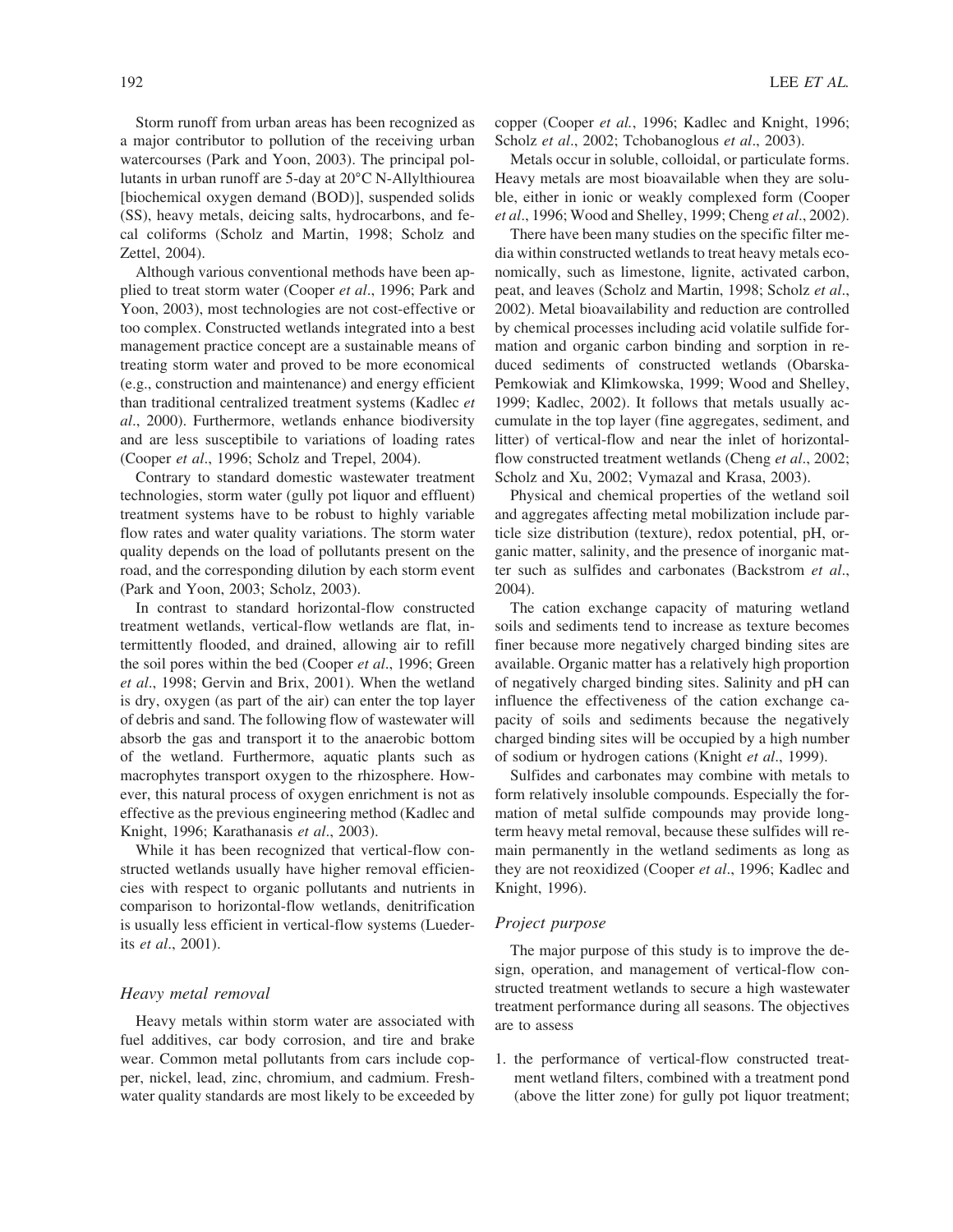

**Figure 1.** Constructed treatment wetland rig (The King's Buildings campus; The University of Edinburgh) in May 2004.

- 2. the compliance with water quality standards in terms of the reduction efficiencies of BOD, SS, nickel, copper, and nitrate;
- 3. the impact of environmental conditions, such as variations of salt concentrations, pH, and the temperature on the treatment performance of constructed wetlands during all seasons;
- 4. the feasibility of conventional chemical pH adjustment to prevent heavy metal leaching during winter; and
- 5. the overall role of adsorption media and *P. australis*.

# **EXPERIMENTAL PROTOCOLS**

#### *Study site*

**F1** -

Twelve wetland filters (Fig. 1) were located outdoors at The King's Buildings campus (The University of Edinburgh, Scotland) to assess the system performance in a cold climate (09/09/02 to 21/09/04). The 12 first days of operation were not analyzed because the water quality was not representative. Inflow water, polluted by road runoff, was collected from randomly selected gully pots on the campus, the nearby predominantly housing estates

and two major roads. After mixing both the sediment and the water phase within the gully pot, water was collected by manual abstraction with a 2-L beaker.

# *Filter design, media composition, and limitations*

Round drainage pipes were used to construct the aboveground filters. All 12 vertical-flow wetland filters (Fig. 1) were designed with the following dimensions: height  $= 83$  cm and diameter  $= 10$  cm. The relatively small size of these wetlands makes them vulnerable to environmental changes. However, a literature search has revealed that the use of small wetlands for experimental purposes is common to simulate industrial-scale systems, and that data variation is similar between small and large systems (Karathanasis *et al*., 2003; Scholz et al., 2002; Wießner *et al*., 2004; Zhao *et al*., 2004).

Aboveground filters experience higher temperatures and associated data variations than below-ground filters in summer. It follows that performance data might be "overly optimistic" for this season. However, aboveground filters are exposed to severe conditions such as relatively low temperatures in winter in comparison to below-ground systems that are insulated by the (frozen) soil, debris, litter, and potentially snow (Picard *et al*., 2004; Scholz and Xu, 2002). Moreover, the macrophytes and most of the microbial biomass are usually inactive during winter. Therefore, freezing and thawing events have little impact on the filtration performance (Cooper *et al*., 1996; Kadlec and Knight, 1996).

Different packing order arrangements of filter media and plant roots were used in the wetland filters (Tables

**Table 1.** Systematic and stratified experimental setup of filter content and operation.

| Filter |                |   |                |                | Planted Media <sup>a</sup> Metals <sup>b</sup> Aerated Highloading <sup>c</sup> |
|--------|----------------|---|----------------|----------------|---------------------------------------------------------------------------------|
| 1      | N <sub>0</sub> | 1 | N <sub>0</sub> | N <sub>0</sub> | No                                                                              |
| 2      | N <sub>0</sub> | 1 | Yes            | N <sub>0</sub> | No                                                                              |
| 3      | N <sub>0</sub> | 2 | N <sub>0</sub> | N <sub>0</sub> | No                                                                              |
| 4      | Yes            | 2 | N <sub>0</sub> | N <sub>0</sub> | N <sub>0</sub>                                                                  |
| 5      | N <sub>0</sub> | 3 | No             | N <sub>0</sub> | No                                                                              |
| 6      | Yes            | 3 | N <sub>0</sub> | N <sub>0</sub> | N <sub>0</sub>                                                                  |
| 7      | N <sub>0</sub> | 2 | Yes            | N <sub>0</sub> | No                                                                              |
| 8      | Yes            | 2 | Yes            | N <sub>0</sub> | No                                                                              |
| 9      | N <sub>0</sub> | 3 | Yes            | N <sub>0</sub> | N <sub>0</sub>                                                                  |
| 10     | Yes            | 3 | Yes            | N <sub>0</sub> | No                                                                              |
| 11     | Yes            | 3 | Yes            | Yes            | No                                                                              |
| 12     | Yes            | 3 | Yes            | Yes            | Yes                                                                             |

 $a_1$  = no media, 2 = standard, 3 = addition of Filtralite (light expanded clay) and Frogmat (barley straw), see also Table 2; baddition of hydrated copper and nickel nitrate; 'Filter 12 received approximately 153% additional inflow in comparison to Filter 11 (Table 3), for example.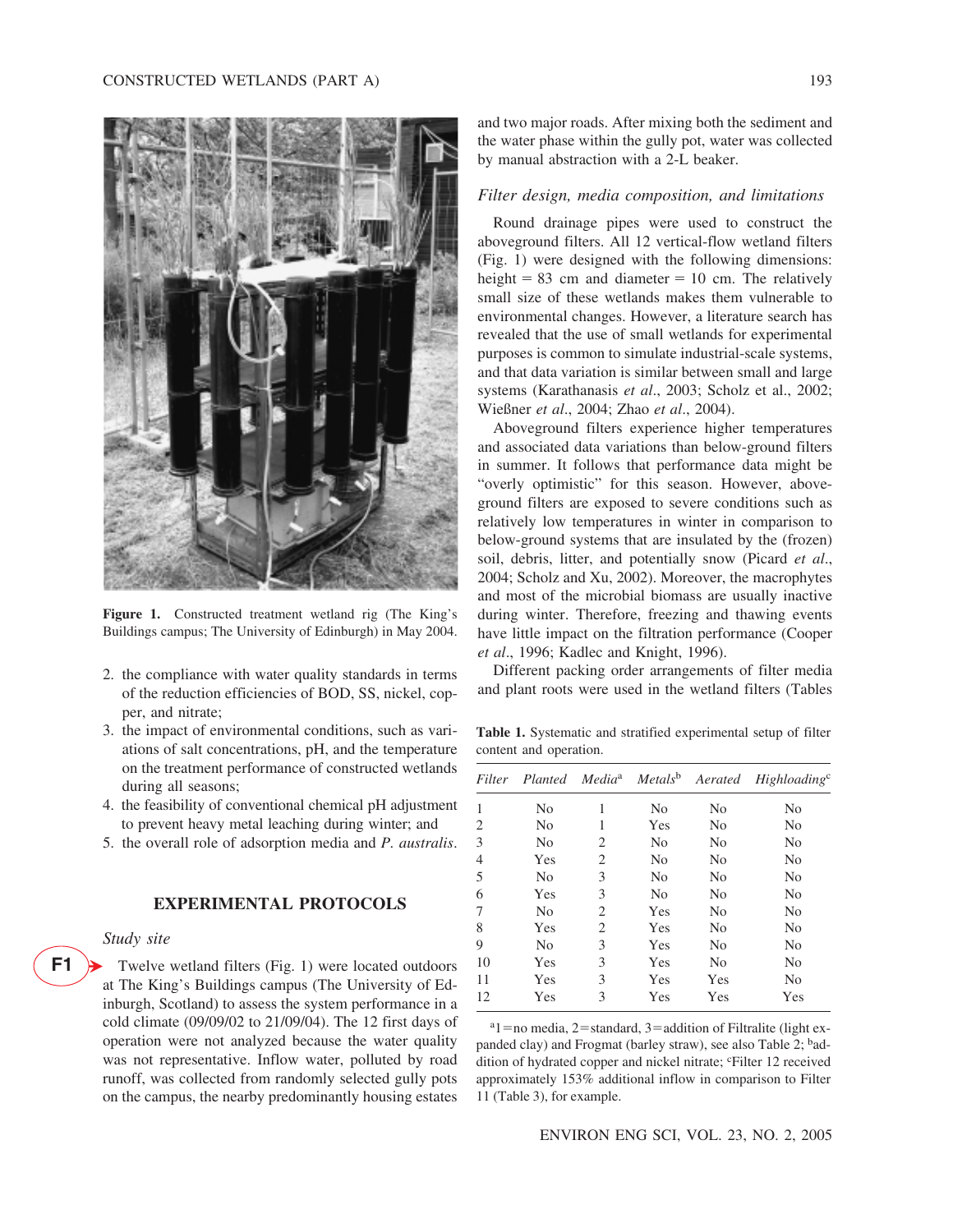**T1 T2**

 $\blacktriangleright$  1 and 2). The outlet of each constructed wetland comprised a valve at the bottom of each filter. In September 2002, the calculated empty filter bed volumes were approximately 6.2, 6.4, 4.0, 4.1, 3.8, 4.1, 3.8, 4.0, 3.8, 4.0, 4.0, and 4.0 L for Filters 1 to 12, respectively. The filter volume capacities were measured by draining the filters entirely.

The inflow waters of Filter 2 and Filters 7 to 12 were dosed with hydrated copper nitrate  $(Cu(NO<sub>3</sub>)<sub>2</sub> · 3H<sub>2</sub>O)$ and hydrated nickel nitrate  $(Ni(NO<sub>3</sub>)<sub>2</sub> · 6H<sub>2</sub>O)$ . Filters 1 and 2 (controls) are similar to wastewater stabilization ponds or gully pots (extended storage) without a significant amount of filter media (Table 2). In comparison, Filters 3, 5, 7, and 9 are similar to gravel and slow sand filters, and Filters 4, 6, 8, and 10 are typical reed bed filters. The reed bed filters contain gravel and sand substrate and native *Phragmites australis* (Cav.) Trin. ex Steud. (common reed), all of similar total biomass weight during planting and from the same local source. However, Filters 5, 6, 9, and 10 also contain adsorption media. Additional natural adsorption media (Filtralite and Frogmat) were used. Filtralite [containing 3% of calcium oxide (CaO)] with diameters between 1.5 and 2.5 mm is associated with enhanced metal and nutrient reduction (Brix *et al.*, 2001; Scholz and Xu, 2002). Furthermore, Frogmat (natural product based on raw barley straw) has a high adsorption area, and is therefore likely to be associated with a high heavy metal reduction potential. The use of other filter media with high adsorption capacities such as activated carbon (Scholz and Martin, 1998; Scholz *et al.*, 2002) and oxide-coated sand (Sansalone, 1999) has been discussed elsewhere.

Filters 11 and 12 are more complex in their design and operation (Table 1). The top water layer of both filters is aerated (with air supplied by air pumps) to enhance oxidation (minimizing zones of reducing conditions) and nitrification (Green *et al*., 1998; Obarska-Pempkowiak and Klimkowska, 1999; Cheng *et al*., 2002). Filter 12 receives about 153% of Filter 11's mean annual inflow volume and load (Table 1). The hydraulic regime of Filter 12 differs from that of Filters 1 to 11 to identify the best filtration performance. A higher hydraulic load should result in greater stress on *P. australis* and biomass.

| Height    |                |                |                |                |                |                |
|-----------|----------------|----------------|----------------|----------------|----------------|----------------|
| (cm)      | F1             | F2             | F3             | F4             | F5             | F6             |
| $61 - 83$ | W              | W              | W              | W              | W              | W              |
| $56 - 60$ | W              | W              | 6              | $6+P$          | $\overline{7}$ | $7+P$          |
| $51 - 55$ | W              | W              | 6              | $6+P$          | 6              | $6+P$          |
| $36 - 50$ | W              | W              | $\overline{4}$ | $4+P$          | 5              | $5+P$          |
| $31 - 35$ | W              | W              | 3              | $\mathfrak z$  | 5              | 5              |
| $26 - 30$ | W              | W              | 3              | 3              | $\overline{4}$ | $\overline{4}$ |
| $21 - 25$ | W              | W              | $\overline{2}$ | $\overline{2}$ | 3              | $\mathfrak{Z}$ |
| $16 - 20$ | W              | W              | $\overline{c}$ | $\mathfrak{2}$ | $\mathfrak{2}$ | $\overline{c}$ |
| $11 - 15$ | $\sqrt{2}$     | $\mathfrak{2}$ | $\overline{c}$ | $\mathfrak{2}$ | $\mathfrak{2}$ | $\overline{c}$ |
| $0 - 10$  | $\mathbf{1}$   | $\,1$          | $\mathbf{1}$   | $\mathbf{1}$   | $\mathbf{1}$   | $\,1$          |
| Height    |                |                |                |                |                |                |
| (cm)      | F7             | F8             | F9             | F10            | F11            | F12            |
| $61 - 83$ | W              | W              | W              | W              | AW             | AW             |
| $56 - 60$ | 6              | $6+P$          | 7              | $7+P$          | $7+P$          | $7+P$          |
| $51 - 55$ | 6              | $6+P$          | 6              | $6+P$          | $6+P$          | $6+P$          |
| $36 - 50$ | $\overline{4}$ | $4+P$          | 5              | $5+P$          | $5+P$          | $5+P$          |
| $31 - 35$ | 3              | $\mathfrak{Z}$ | 5              | 5              | 5              | 5              |
| $26 - 30$ | 3              | $\mathfrak{Z}$ | $\overline{4}$ | $\overline{4}$ | $\overline{4}$ | $\overline{4}$ |
| $21 - 25$ | $\overline{2}$ | $\overline{2}$ | 3              | 3              | 3              | $\mathfrak{Z}$ |
| $16 - 20$ | $\mathfrak{2}$ | $\mathfrak{2}$ | $\overline{c}$ | $\mathfrak{2}$ | $\mathfrak{2}$ | $\overline{c}$ |
| $11 - 15$ | $\overline{2}$ | $\overline{2}$ | $\overline{c}$ | $\overline{2}$ | $\overline{2}$ | $\overline{2}$ |
| $0 - 10$  | $\mathbf{1}$   | 1              | 1              | 1              | $\mathbf{1}$   | $\mathbf{1}$   |

**Table 2.** Packing order of vertical-flow wetland filters (F).

*Abbreviations:* W, water, P, *Phragmites australis* (Cav.) Trin. ex Steud;. (common reed); AW, aerated water; l, stones; 2, large gravel; 3, medium gravel; 4, small gravel; 5, Filtralite (light expanded clay product); 6, sand (0.6–1.2 mm); 7, Frogmat (barley straw).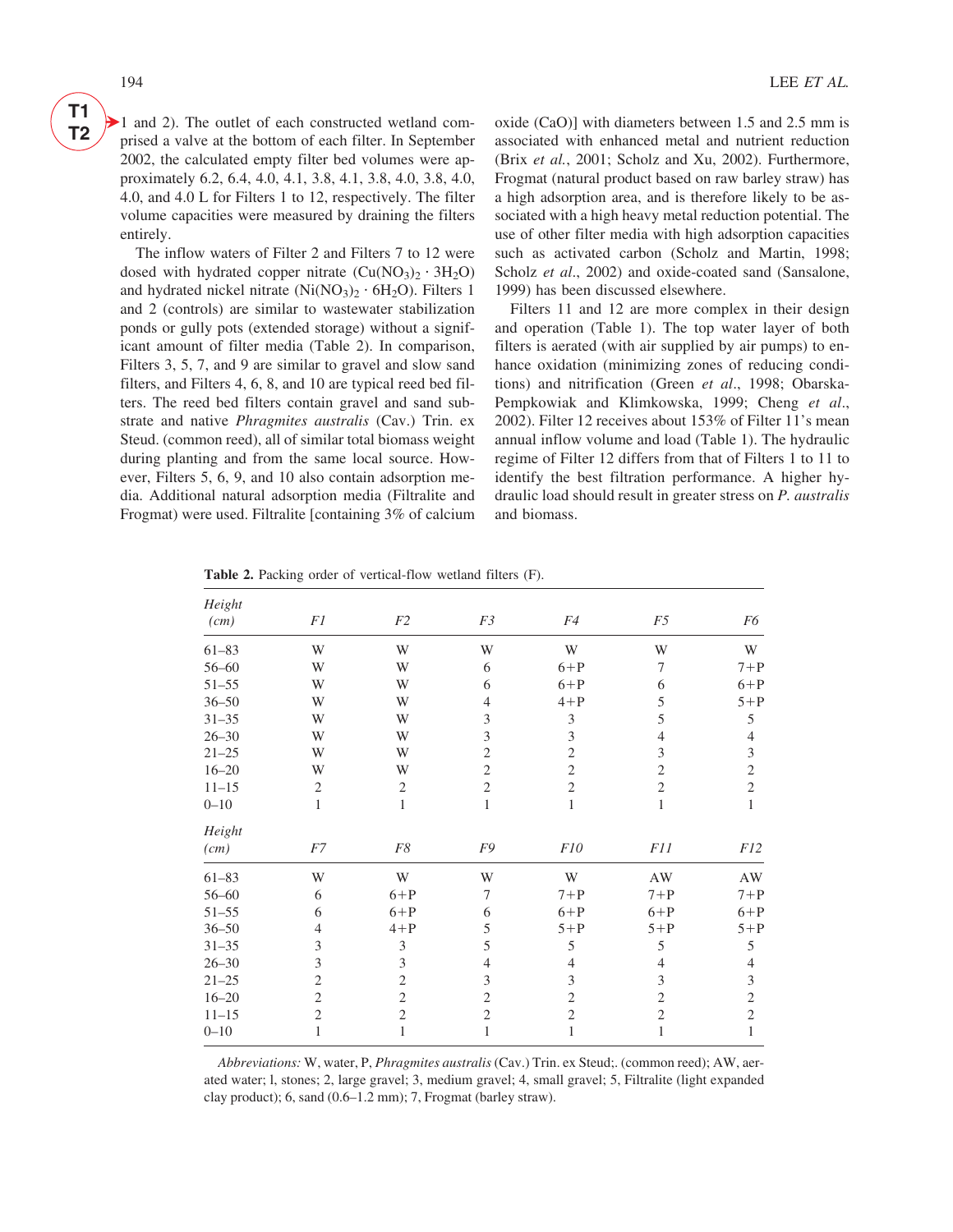#### *Environmental conditions and operation*

The filtration system was designed to operate in batch flow mode to reduce pumping and computer control costs. All filters were periodically inundated with pretreated inflow gully pot liquor and drained to encourage air penetration through the aggregates (Cooper *et al*., 1996; Gervin and Brix, 2001; Scholz and Xu, 2002).

Since 22 September 2003, the pH value of the inflow has been artificially raised by addition of sodium hydroxide (NaOH) to the sieved gully pot liquor to prevent a breakthrough of metals (see below and Tchobanoglous *et al*., 2003). It follows that the inflow pH was therefore increased from a mean pH 6.7 to pH 8.1 (Table 3).

#### *Metal nitrates*

Copper and nickel were selected as additional heavy metals for investigation because they are commonly occurring contaminants from road vehicles and are not easily bioavailable (Cooper *et al*., 1996; Kadlec and Knight, 1996; Scholz and Xu, 2002). It follows that these metals are likely to accumulate within the sediment and debris of constructed wetlands. As the buildup continues, metal toxicity increases as does the risk of severe pollution due to leaching (Scholz *et al*., 2002).

Some heavy metals do accumulate easily in constructed wetlands but may be released if environmental conditions change; for example, road gritting (containing

**Table 3.** Primary treated gully pot effluent: water quality variables after contamination with hydrated copper nitrate and hydrated nickel nitrate.

|                            |                 | 22/09/02-21/09/03 |         |                 |               |               |
|----------------------------|-----------------|-------------------|---------|-----------------|---------------|---------------|
| Variable                   | Unit            | Number of samples | Mean    | SD <sup>a</sup> | Mean (winter) | Mean (summer) |
| Nickel (dissolved)         | mg/L            | 57                | 1.06    | 0.143           | 1.08          | 1.09          |
| Copper (dissolved)         | mg/L            | 58                | 1.03    | 0.036           | 1.04          | 1.02          |
| BOD <sup>b</sup>           | mg/L            | 58                | 61.1    | 49.29           | 43.8          | 86.9          |
| Nitrate-nitrogen           | mg/L            | 63                | 1.45    | 1.008           | 1.43          | 1.12          |
| Ammonia-nitrogen           | mg/L            | 63                | 1.65    | 2.058           | 1.72          | 2.11          |
| Ortho-phosphate-phosphorus | mg/L            | 62                | 0.06    | 0.149           | 0.05          | 0.03          |
| Suspended solilds          | mg/L            | 70                | 335.7   | 377.75          | 743.7         | 160.7         |
| Total solids               | mg/L            | 66                | 2,995.5 | 6,793.27        | 9.403.9       | 376.5         |
| Turbidity                  | <b>NTU</b>      | 71                | 311.7   | 479.65          | 690.6         | 162.1         |
| Dissolved oxygen           | mg/L            | 68                | 4.70    | 2.493           | 5.70          | 3.16          |
| pH                         |                 | 71                | 6.69    | 0.411           | 6.89          | 6.72          |
| Redox potential            | mV              | 62                | 142.5   | 112.72          | 165.5         | 2.7           |
| Conductivity               | $\mu$ S         | 71                | 5,139.1 | 11,182.22       | 15,311.6      | 501.0         |
| Temperature (air)          | $\rm ^{\circ}C$ | 70                | 12.3    | 5.96            | 7.2           | 17.9          |
| Temperature (gully pot)    | $\rm ^{\circ}C$ | 69                | 10.7    | 5.78            | 4.8           | 18.0          |

*22/09/03–21/09/04 (artificial increase of pH after 21/09/03)*

| Variable                   | Unit            | Number of samples | Mean    | SD <sup>a</sup> | Mean (winter) | Mean (summer) |
|----------------------------|-----------------|-------------------|---------|-----------------|---------------|---------------|
| Nickel (dissolved)         | mg/L            | 68                | 1.02    | 0.042           | 1.01          | 1.02          |
| Copper (dissolved)         | mg/L            | 66                | 1.02    | 0.018           | 1.01          | 1.02          |
| BOD <sup>b</sup>           | mg/L            | 73                | 89.2    | 55.5            | 89.7          | 66.6          |
| Nitrate-nitrogen           | mg/L            | 72                | 1.38    | 1.220           | 1.19          | 1.14          |
| Ammonia-nitrogen           | mg/L            | 72                | 1.45    | 1.934           | 1.89          | 1.35          |
| Ortho-phosphate-phosphorus | mg/L            | 72                | 0.10    | 0.136           | 0.07          | 0.16          |
| Suspended solids           | mg/L            | 75                | 853.9   | 1,420.85        | 1,955.2       | 366.7         |
| Total solids               | mg/L            | 71                | 2,141.8 | 3,219.84        | 5,296.4       | 794.7         |
| Turbidity                  | <b>NTU</b>      | 78                | 274.5   | 358.57          | 546.2         | 143.6         |
| Dissolved oxygen           | mg/L            | 78                | 3.07    | 1.49            | 3.41          | 3.22          |
| pH                         |                 | 78                | 8.07    | 1.082           | 8.25          | 8.73          |
| Redox potential            | mV              | 78                | 44.4    | 93.44           | 31.8          | 64.1          |
| Conductivity               | $\mu$ S         | 78                | 2,227.2 | 4,620.82        | 6,191.7       | 403.6         |
| Temperature (air)          | $^{\circ}C$     | 155               | 13.7    | 6.46            | 7.1           | 20.6          |
| Temperature (gully pot)    | $\rm ^{\circ}C$ | 75                | 12.0    | 5.65            | 6.0           | 18.9          |

a Standard deviation; b5-day at 20°C N-Allylthiourea biochemical oxygen demand. Abbreviation: na, not available.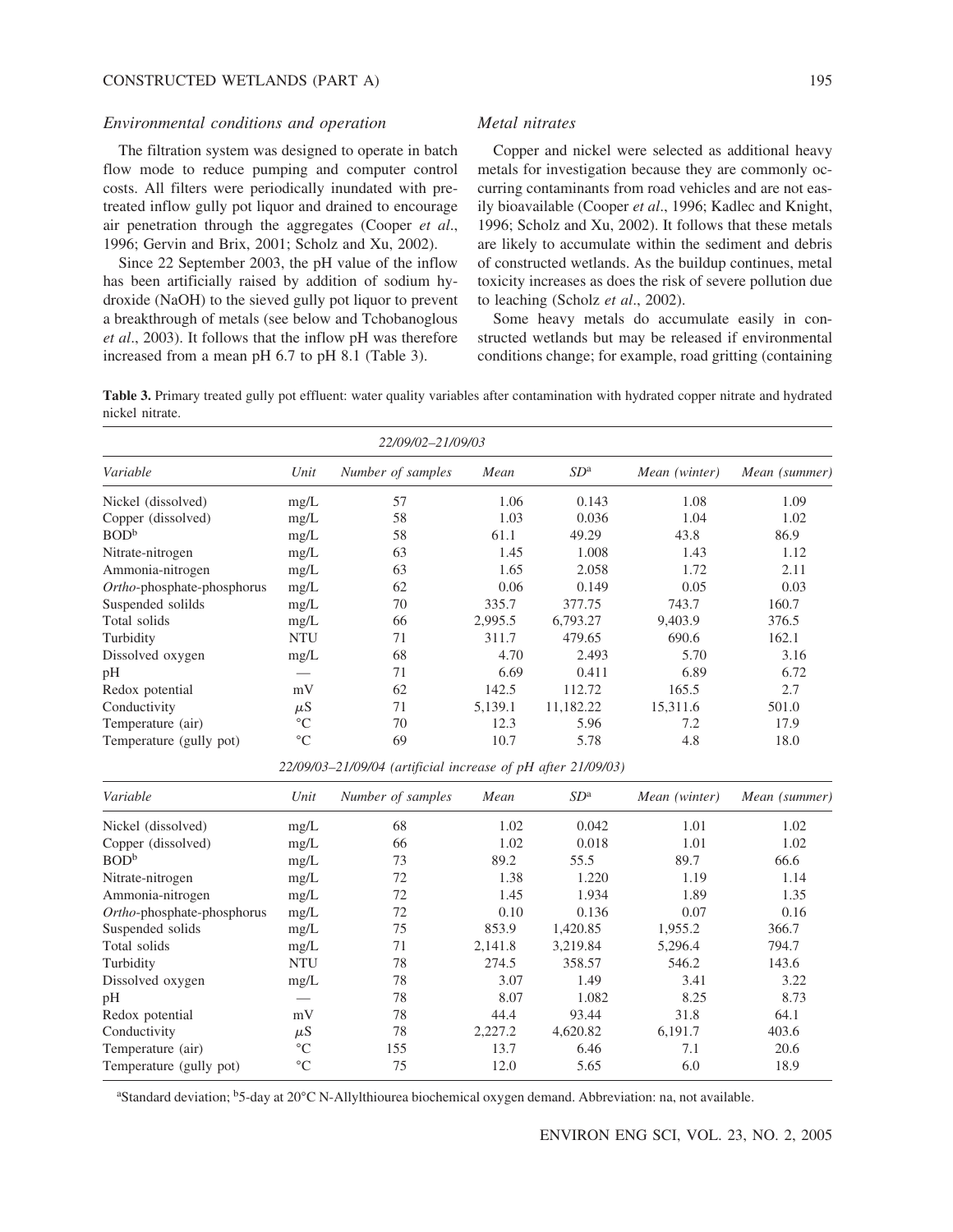| Variable<br>Unit<br>Filter 1<br>Filter 2<br>Filter 3<br>Filter 4<br>Filter 5<br>Filter 6<br>mg/L<br>37.2<br>43.4<br>16.4<br>30.7<br>23.3<br>33.5<br>174.6<br>130.4<br>132.4<br>127.3<br>mg/L<br>189.0<br>120.8<br>3,990.4<br>Total solids<br>2,772.8<br>3,602.5<br>2938.7<br>3.266.2<br>2,949.1<br>mg/L<br>79.8<br>89.0<br>15.0<br>39.0<br>35.4<br>25.6<br><b>NTU</b><br>$\mu$ S<br>5,148.5<br>6,827.7<br>5,920.8<br>5,392.6<br>5,809.9<br>5,797.7<br>Unit<br>Filter 8<br>Filter 9<br>Filter 10<br>Filter 11<br>Variable<br>Filter 7<br>Filter 12<br>mg/L<br>12.7<br>22.0<br>21.8<br>37.6<br>20.1<br>19.8<br>96.7<br>92.5<br>85.8<br>79.1<br>73.2<br>163.5<br>mg/L<br>mg/L<br>2,375.6<br>2,118.4<br>1,717.1<br>1,808.8<br>1,779.0<br>2,941.7<br><b>NTU</b><br>11.2<br>20.6<br>27.3<br>34.3<br>17.5<br>43.5<br>$\mu$ S<br>4,912.2<br>4,346.8<br>3,808.8<br>3,667.8<br>3,528.5<br>5,941.4<br>Mean (22/09/03-21/09/0404; artificial increase of pH after 21/09/03)<br>Unit<br>Filter 2<br>Filter 3<br>Filter 5<br>Variable<br>Filter 1<br>Filter 4<br>Filter 6<br>30.2<br>30.4<br>3.1<br>2.3<br>4.4<br>4.4<br>mg/L<br>9.07.5<br>76.6<br>65.8<br>130.4<br>82.7<br>mg/L<br>434.6<br>1,690.3<br>1,931.8<br>1,379.6<br>1,398.9<br>1,372.9<br>1,430.7<br>mg/L<br><b>NTU</b><br>118.6<br>117.8<br>6.0<br>4.8<br>8.6<br>6.0<br>2,220.0<br>$\mu$ S<br>2,268.2<br>2,356.0<br>2,339.9<br>2,260.3<br>2,507.6<br>Variable<br>Unit<br>Filter 7<br>Filter 8<br>Filter 9<br>Filter 10<br>Filter 11<br>Filter 12<br>2.3<br>2.7<br>2.8<br>mg/L<br>3.5<br>3.6<br>7.6<br>78.1<br>83.4<br>71.7<br>89.9<br>102.8<br>147.3<br>mg/L<br>1,390.3<br>1,497.3<br>1,509.4<br>1,804.7<br>1,578.5<br>1,647.4<br>mg/L<br><b>NTU</b><br>6.9<br>10.2<br>20.1<br>9.6<br>4.9<br>7.4<br>2,199.2<br>2,484.2<br>2,450.6<br>2,534.5<br>2,495.3<br>$\mu$ S<br>2,459.6<br>Standard deviation (22/09/02-21/09/03)<br>Variable<br>Unit<br>Filter 1<br>Filter 3<br>Filter 4<br>Filter 5<br>Filter 6<br>Filter 2<br>39.89<br>41.95<br>13.09<br>31.24<br>22.74<br>30.33<br>mg/L<br>365.53<br>252.75<br>249.34<br>273.44<br>Suspended solids<br>440.59<br>265.83<br>mg/L<br>7,273.37<br>10,821.20<br>6,886.58<br>6,585.16<br>6,216.36<br>8,318.42<br>Total solids<br>mg/L<br>46.64<br>Turbidity<br>96.15<br>73.83<br>24.21<br>61.19<br>28.45<br><b>NTU</b><br>13,473.42<br>19,920.19<br>13,442.84<br>11,789.78<br>12,286.69<br>12,860.16<br>$\mu$ S<br>Filter 7<br>Filter 8<br>Filter 9<br>Filter 10<br>Filter 11<br>Filter 12<br>Variable<br>Unit<br>13.88<br>25.03<br>20.08<br>35.76<br>14.04<br>17.63<br>mg/L<br>225.06<br>197.81<br>168.08<br>166.03<br>144.40<br>307.73<br>mg/L<br>5,948.07<br>4,720.47<br>3,580.56<br>3,648.16<br>3,659.61<br>6,450.13<br>mg/L<br>NTU<br>18.95<br>30.18<br>42.51<br>54.91<br>18.07<br>86.23<br>$\mu$ S<br>11,672.86<br>9.431.98<br>6,319.37<br>6,683.83<br>7,077.11<br>11,479.77 |                         |  | Mean (22/09/02-21/09/03) |  |  |
|----------------------------------------------------------------------------------------------------------------------------------------------------------------------------------------------------------------------------------------------------------------------------------------------------------------------------------------------------------------------------------------------------------------------------------------------------------------------------------------------------------------------------------------------------------------------------------------------------------------------------------------------------------------------------------------------------------------------------------------------------------------------------------------------------------------------------------------------------------------------------------------------------------------------------------------------------------------------------------------------------------------------------------------------------------------------------------------------------------------------------------------------------------------------------------------------------------------------------------------------------------------------------------------------------------------------------------------------------------------------------------------------------------------------------------------------------------------------------------------------------------------------------------------------------------------------------------------------------------------------------------------------------------------------------------------------------------------------------------------------------------------------------------------------------------------------------------------------------------------------------------------------------------------------------------------------------------------------------------------------------------------------------------------------------------------------------------------------------------------------------------------------------------------------------------------------------------------------------------------------------------------------------------------------------------------------------------------------------------------------------------------------------------------------------------------------------------------------------------------------------------------------------------------------------------------------------------------------------------------------------------------------------------------------------------------------------------------------------------------------------------------------------------------------------------------------------------------------------------------------|-------------------------|--|--------------------------|--|--|
|                                                                                                                                                                                                                                                                                                                                                                                                                                                                                                                                                                                                                                                                                                                                                                                                                                                                                                                                                                                                                                                                                                                                                                                                                                                                                                                                                                                                                                                                                                                                                                                                                                                                                                                                                                                                                                                                                                                                                                                                                                                                                                                                                                                                                                                                                                                                                                                                                                                                                                                                                                                                                                                                                                                                                                                                                                                                      |                         |  |                          |  |  |
|                                                                                                                                                                                                                                                                                                                                                                                                                                                                                                                                                                                                                                                                                                                                                                                                                                                                                                                                                                                                                                                                                                                                                                                                                                                                                                                                                                                                                                                                                                                                                                                                                                                                                                                                                                                                                                                                                                                                                                                                                                                                                                                                                                                                                                                                                                                                                                                                                                                                                                                                                                                                                                                                                                                                                                                                                                                                      | <b>BOD</b> <sup>a</sup> |  |                          |  |  |
|                                                                                                                                                                                                                                                                                                                                                                                                                                                                                                                                                                                                                                                                                                                                                                                                                                                                                                                                                                                                                                                                                                                                                                                                                                                                                                                                                                                                                                                                                                                                                                                                                                                                                                                                                                                                                                                                                                                                                                                                                                                                                                                                                                                                                                                                                                                                                                                                                                                                                                                                                                                                                                                                                                                                                                                                                                                                      | Suspended solids        |  |                          |  |  |
|                                                                                                                                                                                                                                                                                                                                                                                                                                                                                                                                                                                                                                                                                                                                                                                                                                                                                                                                                                                                                                                                                                                                                                                                                                                                                                                                                                                                                                                                                                                                                                                                                                                                                                                                                                                                                                                                                                                                                                                                                                                                                                                                                                                                                                                                                                                                                                                                                                                                                                                                                                                                                                                                                                                                                                                                                                                                      |                         |  |                          |  |  |
|                                                                                                                                                                                                                                                                                                                                                                                                                                                                                                                                                                                                                                                                                                                                                                                                                                                                                                                                                                                                                                                                                                                                                                                                                                                                                                                                                                                                                                                                                                                                                                                                                                                                                                                                                                                                                                                                                                                                                                                                                                                                                                                                                                                                                                                                                                                                                                                                                                                                                                                                                                                                                                                                                                                                                                                                                                                                      | Turbidity               |  |                          |  |  |
|                                                                                                                                                                                                                                                                                                                                                                                                                                                                                                                                                                                                                                                                                                                                                                                                                                                                                                                                                                                                                                                                                                                                                                                                                                                                                                                                                                                                                                                                                                                                                                                                                                                                                                                                                                                                                                                                                                                                                                                                                                                                                                                                                                                                                                                                                                                                                                                                                                                                                                                                                                                                                                                                                                                                                                                                                                                                      | Conductivity            |  |                          |  |  |
|                                                                                                                                                                                                                                                                                                                                                                                                                                                                                                                                                                                                                                                                                                                                                                                                                                                                                                                                                                                                                                                                                                                                                                                                                                                                                                                                                                                                                                                                                                                                                                                                                                                                                                                                                                                                                                                                                                                                                                                                                                                                                                                                                                                                                                                                                                                                                                                                                                                                                                                                                                                                                                                                                                                                                                                                                                                                      |                         |  |                          |  |  |
|                                                                                                                                                                                                                                                                                                                                                                                                                                                                                                                                                                                                                                                                                                                                                                                                                                                                                                                                                                                                                                                                                                                                                                                                                                                                                                                                                                                                                                                                                                                                                                                                                                                                                                                                                                                                                                                                                                                                                                                                                                                                                                                                                                                                                                                                                                                                                                                                                                                                                                                                                                                                                                                                                                                                                                                                                                                                      | <b>BOD</b> <sup>a</sup> |  |                          |  |  |
|                                                                                                                                                                                                                                                                                                                                                                                                                                                                                                                                                                                                                                                                                                                                                                                                                                                                                                                                                                                                                                                                                                                                                                                                                                                                                                                                                                                                                                                                                                                                                                                                                                                                                                                                                                                                                                                                                                                                                                                                                                                                                                                                                                                                                                                                                                                                                                                                                                                                                                                                                                                                                                                                                                                                                                                                                                                                      | Suspended solids        |  |                          |  |  |
|                                                                                                                                                                                                                                                                                                                                                                                                                                                                                                                                                                                                                                                                                                                                                                                                                                                                                                                                                                                                                                                                                                                                                                                                                                                                                                                                                                                                                                                                                                                                                                                                                                                                                                                                                                                                                                                                                                                                                                                                                                                                                                                                                                                                                                                                                                                                                                                                                                                                                                                                                                                                                                                                                                                                                                                                                                                                      | Total solids            |  |                          |  |  |
|                                                                                                                                                                                                                                                                                                                                                                                                                                                                                                                                                                                                                                                                                                                                                                                                                                                                                                                                                                                                                                                                                                                                                                                                                                                                                                                                                                                                                                                                                                                                                                                                                                                                                                                                                                                                                                                                                                                                                                                                                                                                                                                                                                                                                                                                                                                                                                                                                                                                                                                                                                                                                                                                                                                                                                                                                                                                      | Turbidity               |  |                          |  |  |
|                                                                                                                                                                                                                                                                                                                                                                                                                                                                                                                                                                                                                                                                                                                                                                                                                                                                                                                                                                                                                                                                                                                                                                                                                                                                                                                                                                                                                                                                                                                                                                                                                                                                                                                                                                                                                                                                                                                                                                                                                                                                                                                                                                                                                                                                                                                                                                                                                                                                                                                                                                                                                                                                                                                                                                                                                                                                      | Conductivity            |  |                          |  |  |
|                                                                                                                                                                                                                                                                                                                                                                                                                                                                                                                                                                                                                                                                                                                                                                                                                                                                                                                                                                                                                                                                                                                                                                                                                                                                                                                                                                                                                                                                                                                                                                                                                                                                                                                                                                                                                                                                                                                                                                                                                                                                                                                                                                                                                                                                                                                                                                                                                                                                                                                                                                                                                                                                                                                                                                                                                                                                      |                         |  |                          |  |  |
|                                                                                                                                                                                                                                                                                                                                                                                                                                                                                                                                                                                                                                                                                                                                                                                                                                                                                                                                                                                                                                                                                                                                                                                                                                                                                                                                                                                                                                                                                                                                                                                                                                                                                                                                                                                                                                                                                                                                                                                                                                                                                                                                                                                                                                                                                                                                                                                                                                                                                                                                                                                                                                                                                                                                                                                                                                                                      |                         |  |                          |  |  |
|                                                                                                                                                                                                                                                                                                                                                                                                                                                                                                                                                                                                                                                                                                                                                                                                                                                                                                                                                                                                                                                                                                                                                                                                                                                                                                                                                                                                                                                                                                                                                                                                                                                                                                                                                                                                                                                                                                                                                                                                                                                                                                                                                                                                                                                                                                                                                                                                                                                                                                                                                                                                                                                                                                                                                                                                                                                                      | <b>BOD</b> <sup>a</sup> |  |                          |  |  |
|                                                                                                                                                                                                                                                                                                                                                                                                                                                                                                                                                                                                                                                                                                                                                                                                                                                                                                                                                                                                                                                                                                                                                                                                                                                                                                                                                                                                                                                                                                                                                                                                                                                                                                                                                                                                                                                                                                                                                                                                                                                                                                                                                                                                                                                                                                                                                                                                                                                                                                                                                                                                                                                                                                                                                                                                                                                                      | Suspended solids        |  |                          |  |  |
|                                                                                                                                                                                                                                                                                                                                                                                                                                                                                                                                                                                                                                                                                                                                                                                                                                                                                                                                                                                                                                                                                                                                                                                                                                                                                                                                                                                                                                                                                                                                                                                                                                                                                                                                                                                                                                                                                                                                                                                                                                                                                                                                                                                                                                                                                                                                                                                                                                                                                                                                                                                                                                                                                                                                                                                                                                                                      | Total solids            |  |                          |  |  |
|                                                                                                                                                                                                                                                                                                                                                                                                                                                                                                                                                                                                                                                                                                                                                                                                                                                                                                                                                                                                                                                                                                                                                                                                                                                                                                                                                                                                                                                                                                                                                                                                                                                                                                                                                                                                                                                                                                                                                                                                                                                                                                                                                                                                                                                                                                                                                                                                                                                                                                                                                                                                                                                                                                                                                                                                                                                                      | Turbidity               |  |                          |  |  |
|                                                                                                                                                                                                                                                                                                                                                                                                                                                                                                                                                                                                                                                                                                                                                                                                                                                                                                                                                                                                                                                                                                                                                                                                                                                                                                                                                                                                                                                                                                                                                                                                                                                                                                                                                                                                                                                                                                                                                                                                                                                                                                                                                                                                                                                                                                                                                                                                                                                                                                                                                                                                                                                                                                                                                                                                                                                                      | Conductivity            |  |                          |  |  |
|                                                                                                                                                                                                                                                                                                                                                                                                                                                                                                                                                                                                                                                                                                                                                                                                                                                                                                                                                                                                                                                                                                                                                                                                                                                                                                                                                                                                                                                                                                                                                                                                                                                                                                                                                                                                                                                                                                                                                                                                                                                                                                                                                                                                                                                                                                                                                                                                                                                                                                                                                                                                                                                                                                                                                                                                                                                                      |                         |  |                          |  |  |
|                                                                                                                                                                                                                                                                                                                                                                                                                                                                                                                                                                                                                                                                                                                                                                                                                                                                                                                                                                                                                                                                                                                                                                                                                                                                                                                                                                                                                                                                                                                                                                                                                                                                                                                                                                                                                                                                                                                                                                                                                                                                                                                                                                                                                                                                                                                                                                                                                                                                                                                                                                                                                                                                                                                                                                                                                                                                      | <b>BOD</b> <sup>a</sup> |  |                          |  |  |
|                                                                                                                                                                                                                                                                                                                                                                                                                                                                                                                                                                                                                                                                                                                                                                                                                                                                                                                                                                                                                                                                                                                                                                                                                                                                                                                                                                                                                                                                                                                                                                                                                                                                                                                                                                                                                                                                                                                                                                                                                                                                                                                                                                                                                                                                                                                                                                                                                                                                                                                                                                                                                                                                                                                                                                                                                                                                      | Suspended solids        |  |                          |  |  |
|                                                                                                                                                                                                                                                                                                                                                                                                                                                                                                                                                                                                                                                                                                                                                                                                                                                                                                                                                                                                                                                                                                                                                                                                                                                                                                                                                                                                                                                                                                                                                                                                                                                                                                                                                                                                                                                                                                                                                                                                                                                                                                                                                                                                                                                                                                                                                                                                                                                                                                                                                                                                                                                                                                                                                                                                                                                                      | Total solids            |  |                          |  |  |
|                                                                                                                                                                                                                                                                                                                                                                                                                                                                                                                                                                                                                                                                                                                                                                                                                                                                                                                                                                                                                                                                                                                                                                                                                                                                                                                                                                                                                                                                                                                                                                                                                                                                                                                                                                                                                                                                                                                                                                                                                                                                                                                                                                                                                                                                                                                                                                                                                                                                                                                                                                                                                                                                                                                                                                                                                                                                      | Turbidity               |  |                          |  |  |
|                                                                                                                                                                                                                                                                                                                                                                                                                                                                                                                                                                                                                                                                                                                                                                                                                                                                                                                                                                                                                                                                                                                                                                                                                                                                                                                                                                                                                                                                                                                                                                                                                                                                                                                                                                                                                                                                                                                                                                                                                                                                                                                                                                                                                                                                                                                                                                                                                                                                                                                                                                                                                                                                                                                                                                                                                                                                      | Conductivity            |  |                          |  |  |
|                                                                                                                                                                                                                                                                                                                                                                                                                                                                                                                                                                                                                                                                                                                                                                                                                                                                                                                                                                                                                                                                                                                                                                                                                                                                                                                                                                                                                                                                                                                                                                                                                                                                                                                                                                                                                                                                                                                                                                                                                                                                                                                                                                                                                                                                                                                                                                                                                                                                                                                                                                                                                                                                                                                                                                                                                                                                      |                         |  |                          |  |  |
|                                                                                                                                                                                                                                                                                                                                                                                                                                                                                                                                                                                                                                                                                                                                                                                                                                                                                                                                                                                                                                                                                                                                                                                                                                                                                                                                                                                                                                                                                                                                                                                                                                                                                                                                                                                                                                                                                                                                                                                                                                                                                                                                                                                                                                                                                                                                                                                                                                                                                                                                                                                                                                                                                                                                                                                                                                                                      |                         |  |                          |  |  |
|                                                                                                                                                                                                                                                                                                                                                                                                                                                                                                                                                                                                                                                                                                                                                                                                                                                                                                                                                                                                                                                                                                                                                                                                                                                                                                                                                                                                                                                                                                                                                                                                                                                                                                                                                                                                                                                                                                                                                                                                                                                                                                                                                                                                                                                                                                                                                                                                                                                                                                                                                                                                                                                                                                                                                                                                                                                                      | <b>BOD</b> <sup>a</sup> |  |                          |  |  |
|                                                                                                                                                                                                                                                                                                                                                                                                                                                                                                                                                                                                                                                                                                                                                                                                                                                                                                                                                                                                                                                                                                                                                                                                                                                                                                                                                                                                                                                                                                                                                                                                                                                                                                                                                                                                                                                                                                                                                                                                                                                                                                                                                                                                                                                                                                                                                                                                                                                                                                                                                                                                                                                                                                                                                                                                                                                                      |                         |  |                          |  |  |
|                                                                                                                                                                                                                                                                                                                                                                                                                                                                                                                                                                                                                                                                                                                                                                                                                                                                                                                                                                                                                                                                                                                                                                                                                                                                                                                                                                                                                                                                                                                                                                                                                                                                                                                                                                                                                                                                                                                                                                                                                                                                                                                                                                                                                                                                                                                                                                                                                                                                                                                                                                                                                                                                                                                                                                                                                                                                      |                         |  |                          |  |  |
|                                                                                                                                                                                                                                                                                                                                                                                                                                                                                                                                                                                                                                                                                                                                                                                                                                                                                                                                                                                                                                                                                                                                                                                                                                                                                                                                                                                                                                                                                                                                                                                                                                                                                                                                                                                                                                                                                                                                                                                                                                                                                                                                                                                                                                                                                                                                                                                                                                                                                                                                                                                                                                                                                                                                                                                                                                                                      |                         |  |                          |  |  |
|                                                                                                                                                                                                                                                                                                                                                                                                                                                                                                                                                                                                                                                                                                                                                                                                                                                                                                                                                                                                                                                                                                                                                                                                                                                                                                                                                                                                                                                                                                                                                                                                                                                                                                                                                                                                                                                                                                                                                                                                                                                                                                                                                                                                                                                                                                                                                                                                                                                                                                                                                                                                                                                                                                                                                                                                                                                                      | Conductivity            |  |                          |  |  |
|                                                                                                                                                                                                                                                                                                                                                                                                                                                                                                                                                                                                                                                                                                                                                                                                                                                                                                                                                                                                                                                                                                                                                                                                                                                                                                                                                                                                                                                                                                                                                                                                                                                                                                                                                                                                                                                                                                                                                                                                                                                                                                                                                                                                                                                                                                                                                                                                                                                                                                                                                                                                                                                                                                                                                                                                                                                                      |                         |  |                          |  |  |
|                                                                                                                                                                                                                                                                                                                                                                                                                                                                                                                                                                                                                                                                                                                                                                                                                                                                                                                                                                                                                                                                                                                                                                                                                                                                                                                                                                                                                                                                                                                                                                                                                                                                                                                                                                                                                                                                                                                                                                                                                                                                                                                                                                                                                                                                                                                                                                                                                                                                                                                                                                                                                                                                                                                                                                                                                                                                      | BOD <sup>a</sup>        |  |                          |  |  |
|                                                                                                                                                                                                                                                                                                                                                                                                                                                                                                                                                                                                                                                                                                                                                                                                                                                                                                                                                                                                                                                                                                                                                                                                                                                                                                                                                                                                                                                                                                                                                                                                                                                                                                                                                                                                                                                                                                                                                                                                                                                                                                                                                                                                                                                                                                                                                                                                                                                                                                                                                                                                                                                                                                                                                                                                                                                                      | Suspended solids        |  |                          |  |  |
|                                                                                                                                                                                                                                                                                                                                                                                                                                                                                                                                                                                                                                                                                                                                                                                                                                                                                                                                                                                                                                                                                                                                                                                                                                                                                                                                                                                                                                                                                                                                                                                                                                                                                                                                                                                                                                                                                                                                                                                                                                                                                                                                                                                                                                                                                                                                                                                                                                                                                                                                                                                                                                                                                                                                                                                                                                                                      | Total solids            |  |                          |  |  |
|                                                                                                                                                                                                                                                                                                                                                                                                                                                                                                                                                                                                                                                                                                                                                                                                                                                                                                                                                                                                                                                                                                                                                                                                                                                                                                                                                                                                                                                                                                                                                                                                                                                                                                                                                                                                                                                                                                                                                                                                                                                                                                                                                                                                                                                                                                                                                                                                                                                                                                                                                                                                                                                                                                                                                                                                                                                                      | Turbidity               |  |                          |  |  |
|                                                                                                                                                                                                                                                                                                                                                                                                                                                                                                                                                                                                                                                                                                                                                                                                                                                                                                                                                                                                                                                                                                                                                                                                                                                                                                                                                                                                                                                                                                                                                                                                                                                                                                                                                                                                                                                                                                                                                                                                                                                                                                                                                                                                                                                                                                                                                                                                                                                                                                                                                                                                                                                                                                                                                                                                                                                                      | Conductivity            |  |                          |  |  |

Table 4. Mean and standard deviation of outflow water quality variables.

*(continued)*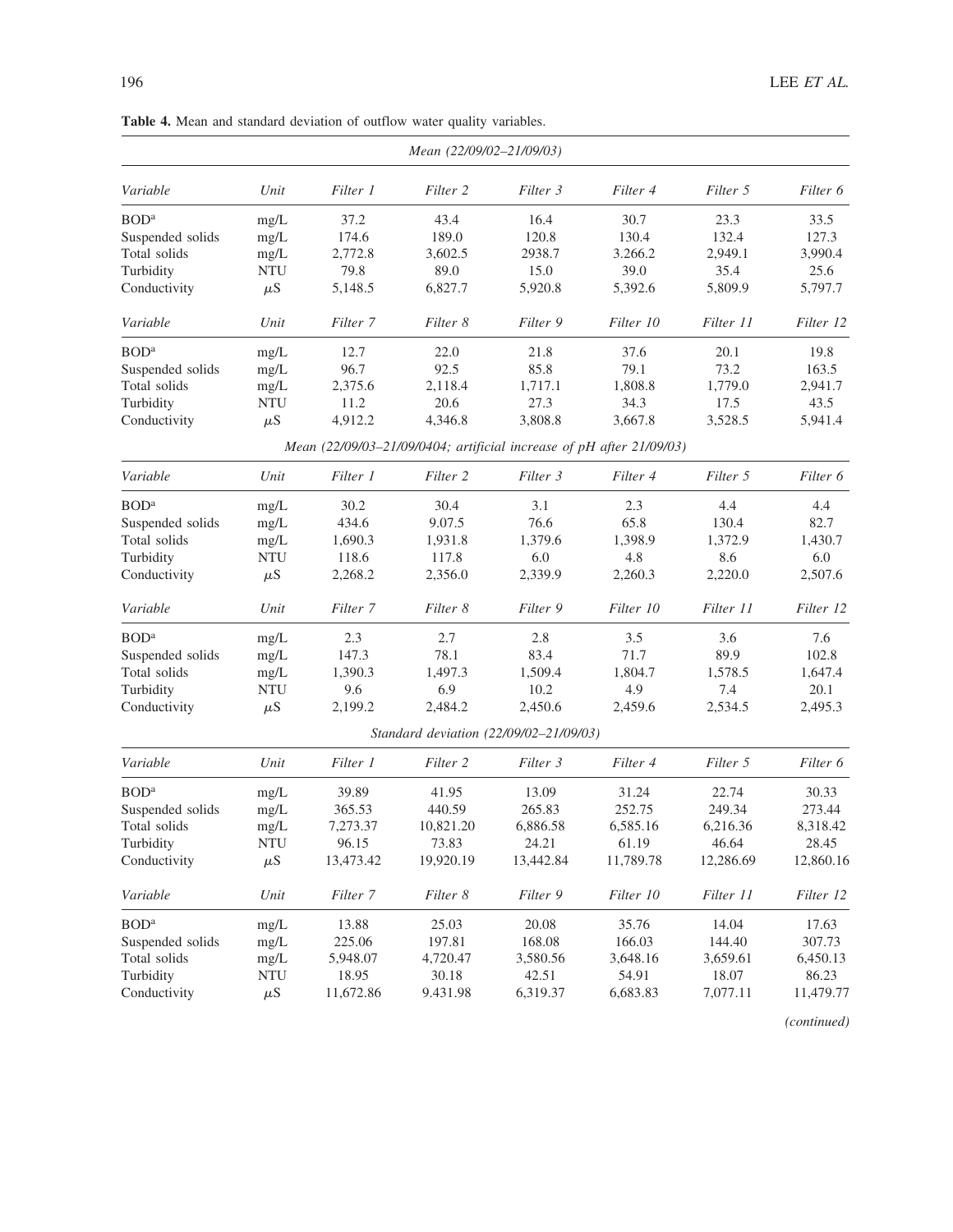|                  |            |          |          |          | Standard deviation (22/09/03-21/09/0404; artificial increase of pH after 21/09/03) (Continued) |           |           |
|------------------|------------|----------|----------|----------|------------------------------------------------------------------------------------------------|-----------|-----------|
| Variable         | Unit       | Filter 1 | Filter 2 | Filter 3 | Filter 4                                                                                       | Filter 5  | Filter 6  |
| BOD <sup>a</sup> | mg/L       | 21.24    | 37.06    | 7.23     | 3.11                                                                                           | 8.11      | 6.66      |
| Suspended solids | mg/L       | 449.80   | 3.580.34 | 96.29    | 79.97                                                                                          | 263.65    | 107.28    |
| Total solids     | mg/L       | 1,507.80 | 2,417.22 | 1,722.92 | 1.601.87                                                                                       | 1,445.83  | 1,714.86  |
| Turbidity        | <b>NTU</b> | 90.33    | 258.22   | 6.89     | 4.44                                                                                           | 8.38      | 4.48      |
| Conductivity     | $\mu$ S    | 2,945.92 | 3,000.52 | 2,839.88 | 2,565.04                                                                                       | 2,476.56  | 2,857.82  |
| Variable         | Unit       | Filter 7 | Filter 8 | Filter 9 | Filter 10                                                                                      | Filter 11 | Filter 12 |
| BOD <sup>a</sup> | mg/L       | 3.86     | 3.83     | 4.00     | 4.49                                                                                           | 4.24      | 7.83      |
| Suspended solids | mg/L       | 228.84   | 82.75    | 96.24    | 86.77                                                                                          | 133.64    | 138.81    |
| Total solids     | mg/L       | 1,623.29 | 1,538.09 | 1.716.03 | 2,553.49                                                                                       | 1,905.64  | 2,426.29  |
| Turbidity        | NTU        | 18.79    | 7.76     | 19.59    | 4.24                                                                                           | 10.94     | 37.18     |
| Conductivity     | $\mu$ S    | 2,611.49 | 2,572.43 | 2,840.91 | 2,741.12                                                                                       | 3,069.47  | 3,638.43  |

**Table 4.** Mean and standard deviation of outflow water quality variables. (*CONTINUED*)

<sup>a</sup>Five-days at 20°C N-Allylthiourea biochemical oxygen demand.

salt) in winter. Such transformation processes are not well understood (Norrstrom and Jacks, 1998).

Copper nitrate and nickel nitrate were added to the inflow water of Filter 2 and Filters 7 to 12 to give total concentrations of dissolved copper and nickel of approximately 1 mg/L for each metal, comparable to figures reported for urban water heavily contaminated with heavy metals and mine wastewater (Cooper *et al*., 1996; Kadlec and Knight, 1996; Mungur *et al*., 1997; Scholz and Xu, 2002).

Concerning the dosed inflow water, the background concentration for nitrate-nitrogen (including nitrite-nitrogen) was only approximately 0.497 mg/L. Therefore, introduced nitrate-nitrogen contributed to 65% (or approximately 0.917 mg/L) of the overall nitrate-nitrogen (including nitrite-nitrogen) load.

The filter volumes available for influent water differ among the filters due to different filter media compositions (Table 2) and hydraulic regimes (Table 1). The mean annual total loading rates for the contaminated filters were therefore between 96 and 187 mg for each metal.

# *Metal determinations*

Metal concentrations were determined in the raw gully pot liquor, sieved (pore size of 0.25 mm) gully pot liquor (partially used as actual inflow water for some filters), contaminated (added metal nitrates) sieved gully pot liquor (partially used as actual inflow water for some filters) and the outflow waters from the experimental rig (Table 1). Raw gully pot liquor was sieved to simulate preliminary and primary treated storm water. This procedure is in line with common practice in the wastewater industry (Cooper *et al*., 1996; Tchobanoglous *et al*., 2003).

A Varian Spectr AA 400 Atomic Absorption Spectrometer with a GTA-96 graphite furnace tube atomizer was used for the standard analysis of nickel and copper. Notched GTA partition tubes (coated) were applied, and the carrier gas was argon.

## *BOD, nutrient, and other determinations*

The BOD was determined in all water samples with the OxiTop IS 12–6 system, a manometric measurement device, supplied by the Wissenschaftlich-Technische Werkstätten (WTW), Weilheim, Germany. Nitrification was suppressed by adding 0.05 mL of 5 g/L N-Allylthiourea (WTW Chemical Solution No. NTH 600) solution per 50 mL of sample water.

Nitrate was reduced to nitrite by cadmium and determined as an azo dye at 540 nm (using a Perstorp Analytical EnviroFlow 3000 flow injection analyzer) following diazotization with sulfanilamide and subsequent coupling with N-1-naphthylethylendiamine dihydrocloride (Allen, 1974).

Ammonia-nitrate and *ortho*-phosphate-phosphorus were determined by automated colorimetry in all water samples from reaction with hypochlorite and salicylate ions in solution in the presence of sodium nitrosopentacyanoferrate (nitroprusside), and reaction with acidic molybdate to form a phosphomolybdenum blue complex, respectively (Allen, 1974). The colored complexes formed were measured spectrometrically at 655 and 882 nm, respectively, using a Bran and Luebbe autoanalyzer (Model AAIII).

Composite water samples were analyzed on Mondays, Wednesdays, and Fridays. All other analytical procedures were performed according to the American standard methods (1995).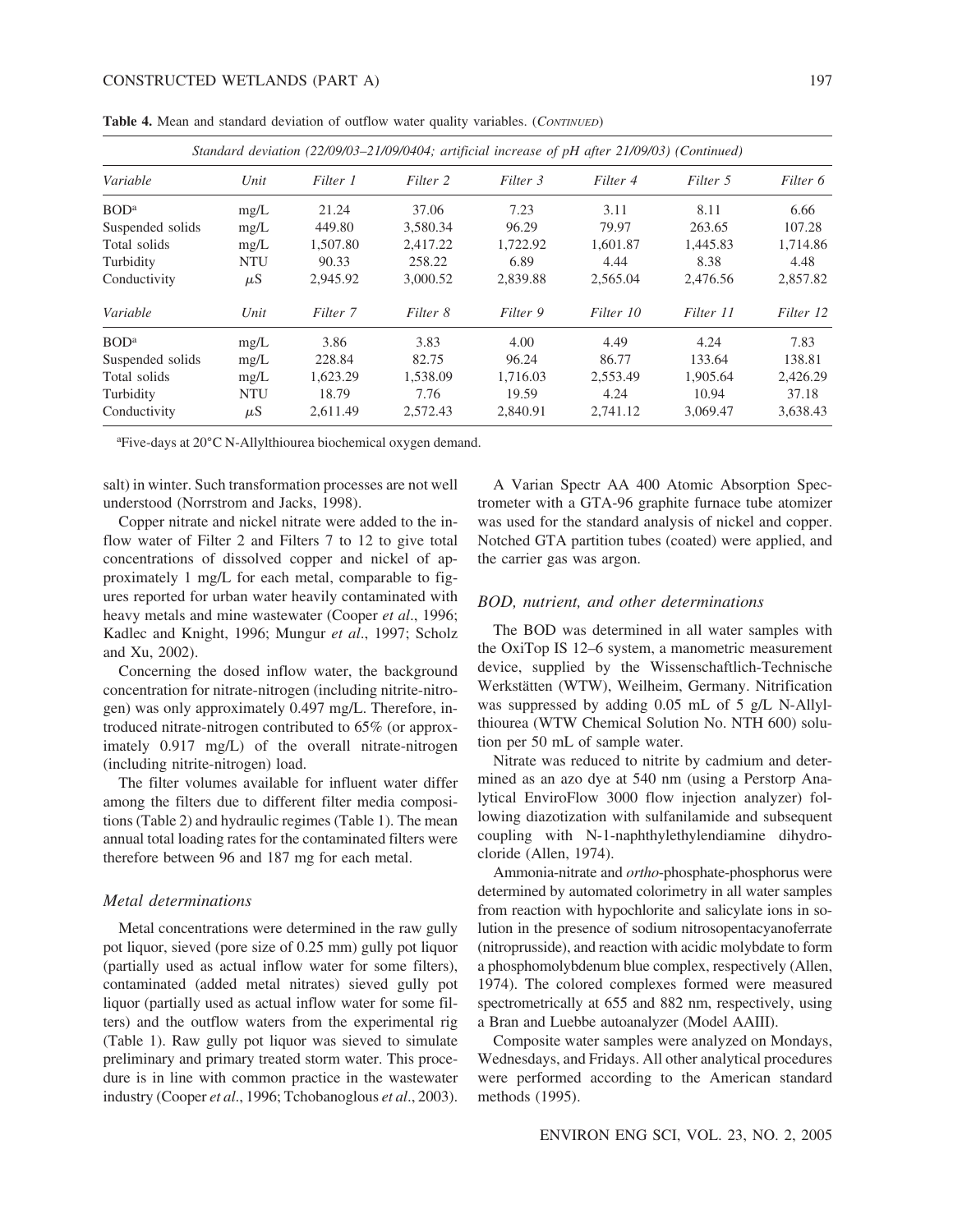**T3** -

# *Inflow water quality*

Table 3 summarizes the water quality of the inflow to those filters artificially contaminated with heavy metals after the first and second year of operation. The pH of the inflow was artificially raised to assess its influence on the treatment performance and particularly on the potential breakthrough of heavy metals during the second winter (Table 3).

Raw gully pot liquor was sieved (pore size of 2.5 mm) to simulate preliminary treatment (Tchobanoglous *et al*., 2003). Sieving resulted in a mean annual reduction of BOD and SS by approximately 12 and 22%, respectively.

The inflow data set was divided into two subsets (winter and summer) to assess the effect of seasonal variations (e.g., temperature) and road management (e.g., road gritting and salting) on the water quality. Most variables including BOD (except for the first year of operation), SS, total solids (TS), turbidity, and conductivity are high in winter compared to summer (Table 3).

# *Comparison of annual outflow water qualities*

The overall filtration performance figures are summarized in Tables 4 and 5. Figure 2 shows selected inflow and selected outflow concentrations for nickel and copper. Concerning BOD removal, the performances of all filters (except for Filters 1 and 2; extended storage) improved greatly over time. The reductions in BOD were also satisfactory for most filters if compared to minimum American and European standards  $(<20$  mg/L) for the secondary treatment of effluent (Tables 3 to 5).

Furthermore, the artificial increase of pH after the first year of operation had no apparent influence on the treatment performance of BOD. There is no obvious difference in performance between Filters 8 and 11, indicating that aeration did not contribute significantly to the removal of BOD (Tables 3 and 4).

Negative reduction rates for TS and conductivity were predominantly caused by road salting in late autumn and winter. Any conventional filter system including constructed wetlands is unable to retain salts in high concentrations. Therefore, salts cannot be retained after a certain loading threshold that is associated with a lag period is exceeded. The lag period is predominantly a function of the buffering capacity of the biomass and the batchflow operational mode (see above). It follows that after an initial positive removal period, the removal efficiencies are becoming negative (Norrstrom and Jacks, 1998). Furthermore, the dissolved solids fraction increases as microbial biomass mineralizes the organic contaminants.

Conductivity correlates well with dissolved solids that contribute to a large proportion of the TS mass (Cooper *et al.*, 1996; Scholz *et al.*, 2002).

In contrast to previous researchers who reported the worst seasonal performance for BOD removal during winter (Karathanasis *et al*., 2003), all filters with the exception of Filters 1 and 2 showed high BOD removal figures ( $>94\%$ ) in the second winter. This suggests that soil microbes still have the capacity to decompose organic matter in winter.

Concerning other variables, reduction rates for SS increased also in the second year although outflow concentrations frequently exceeded the threshold of 30 mg/L throughout the year except for summer. Turbidity values of the outflow decreased greatly over time. Despite the artificial increase of pH in the inflow, the pH of the outflow was approximately neutral and comparable to the first year of operation. Moreover, the pH of the outflow was relatively stable in the second year (standard deviation of approximately 0.18).

#### *Heavy metal treatment*

Heavy metal removal efficiencies improved during the second year of operation (Fig. 2). However, the reduction in metals was not sufficient to comply with American standards for secondary wastewater treatment. Dissolved nickel and dissolved copper concentrations should not exceed 0.0071, 0.0049 mg/L, respectively (Tchobanoglous *et al*., 2003).

The decomposition of aquatic plants after fall, reducing soil conditions, road gritting, and salting during periods of low temperatures and acid rain contribute to increases of metal concentrations in the outflow (Norrstrom and Jacks, 1998; Sasaki *et al*., 2003). For example, high levels of conductivity were recorded in the filter inflow and outflows (Tables 3 to 5), and the breakthrough of dissolved nickel was observed during the first winter (Fig. 2a).

Concerning the effect of retention time on the treatment efficiency of metals, the heavy metal outflow concentrations of Filter 12 (higher loading rate) were slightly higher than the corresponding concentrations for the other filters. According to previous studies (Kadlec and Knight, 1996; Wood and Shelley, 1999), metal removal efficiencies for wetlands are highly correlated with influent concentrations and mass loading rates. Moreover, it was suggested that the formation of metal sulfides was favored in wetlands with long retention times. This may lead to a more sustainable management of constructed treatment wetlands.

# *Link between pH and treatment of metals*

After the increase of the inflow pH, mean reduction efficiencies for nickel increased during the second win-

**T4 T5 F2**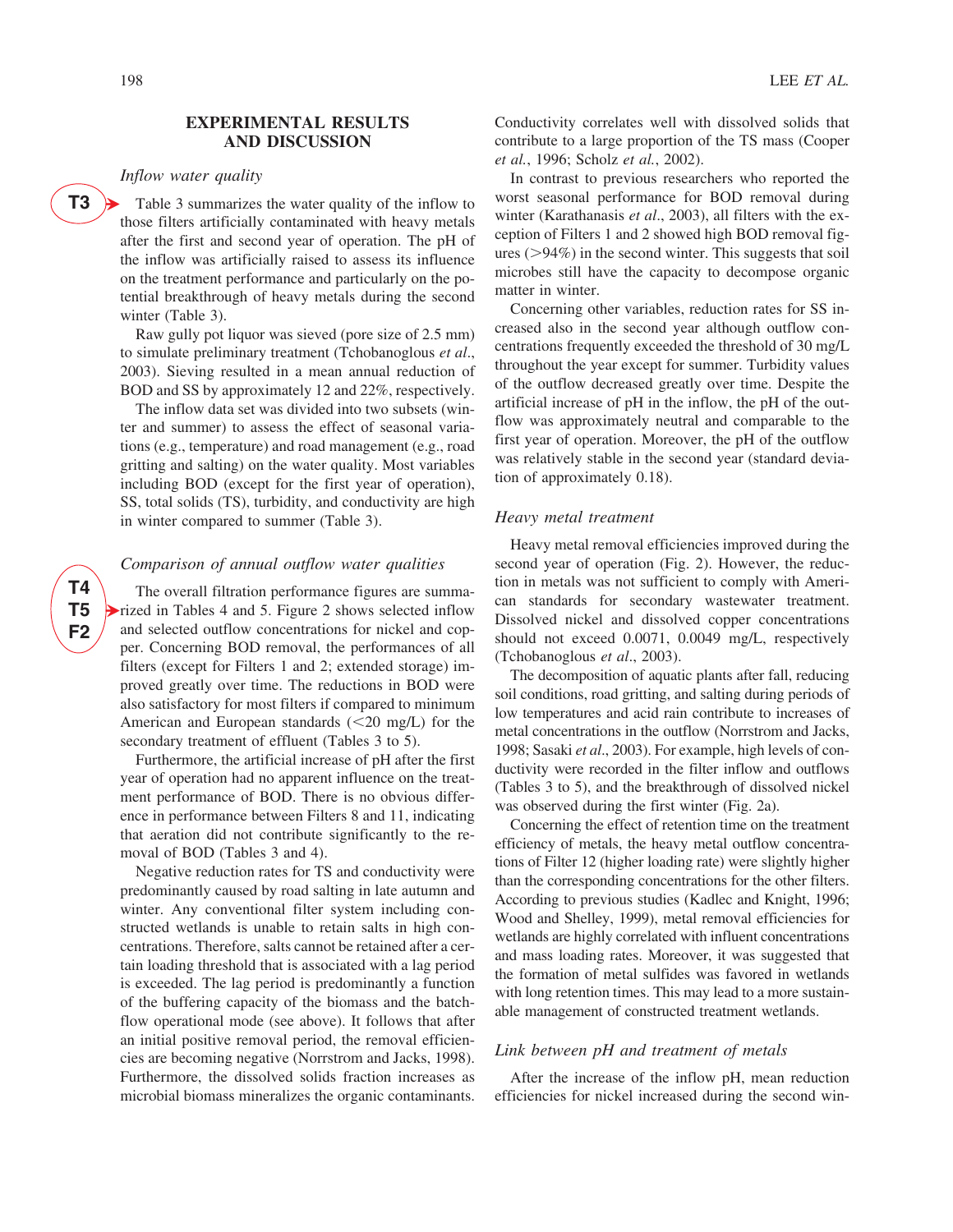|                                                                                                                                                                                               |                                                                |                                               |                 |                           |                                    |                          |                           | 22/09/02-21/09/03                                                                                                    |                            |                  |                                               |                            |                          |                         |                 |                  |                                       |                            |
|-----------------------------------------------------------------------------------------------------------------------------------------------------------------------------------------------|----------------------------------------------------------------|-----------------------------------------------|-----------------|---------------------------|------------------------------------|--------------------------|---------------------------|----------------------------------------------------------------------------------------------------------------------|----------------------------|------------------|-----------------------------------------------|----------------------------|--------------------------|-------------------------|-----------------|------------------|---------------------------------------|----------------------------|
| Variable                                                                                                                                                                                      | A <sup>b</sup>                                                 | Filter 1<br>$B^c$                             | $\mathcal{C}^d$ | $\mathbf{A}^{\mathbf{b}}$ | Filter <sub>2</sub><br>$B^{\rm c}$ | $\mathcal{C}^d$          | A <sup>b</sup>            | Filter 3<br>$B^{\rm c}$                                                                                              | $\mathcal{C}^{\mathsf{d}}$ | A <sup>b</sup>   | Filter 4<br>$B^c$                             | C <sub>d</sub>             | $\overline{A}^b$         | Filter 5<br>$B^{\rm c}$ | $\mathcal{C}^d$ | A <sup>b</sup>   | Filter 6<br>$B^{\rm c}$               | $\mathcal{C}^{\mathsf{d}}$ |
| <b>BOD</b> <sup>e</sup>                                                                                                                                                                       | 43                                                             |                                               |                 | 32                        |                                    |                          |                           |                                                                                                                      |                            |                  |                                               |                            | 65                       |                         |                 | $\frac{1}{2}$    |                                       |                            |
| $SS^f$                                                                                                                                                                                        | 52                                                             | 13                                            | $\frac{82}{81}$ | $\ddot{4}$                | $\frac{3}{25}$                     |                          |                           |                                                                                                                      |                            |                  | $-54$                                         |                            | $\mathcal{L}$            |                         |                 | $66$             |                                       |                            |
| $\mathbb{T}\mathbf{S}^{\mathrm{g}}$                                                                                                                                                           |                                                                |                                               |                 |                           |                                    | 88777                    | 2872                      | $R = 282$                                                                                                            | $$8805$<br>$$Z$            | 5828             |                                               | $38232$                    |                          | 9728Z                   | 88Z5Z           |                  | 4828                                  | 8877                       |
| $\mathrm{Turb}^{\mathrm{h}}$                                                                                                                                                                  | $\begin{array}{c} 9 \overline{) \ } 6 \overline{) \end{array}$ |                                               | $z$ $z$         | $Z \nabla Z$              | $\geq$ $\frac{8}{2}$               |                          |                           |                                                                                                                      |                            |                  |                                               |                            | $\sim 8$ $\times$        |                         |                 | Z S Z            |                                       |                            |
| $\mathbf{Cond}^{\mathbf{i}}$                                                                                                                                                                  |                                                                | $\mathsf{z}$                                  |                 |                           | $\mathsf{z}$                       |                          |                           |                                                                                                                      |                            |                  | $\frac{2}{3}$ $\times$                        |                            |                          |                         |                 |                  |                                       |                            |
|                                                                                                                                                                                               |                                                                | Filter 7                                      |                 |                           | Filter 8                           |                          |                           |                                                                                                                      |                            |                  | Filter 10                                     |                            |                          | Filter 1.               |                 |                  | Filter 12                             |                            |
| Variable                                                                                                                                                                                      | A <sup>b</sup>                                                 | $B^{\rm c}$                                   | $\mathcal{C}^d$ | A <sup>b</sup>            | $B^{\rm c}$                        | $\mathcal{C}^d$          | A <sup>b</sup>            | Filter 9<br>B <sup>c</sup>                                                                                           | $\mathcal{C}^d$            | A <sup>b</sup>   | $B^{\rm c}$                                   | $\mathcal{C}^d$            | $\overline{A}^b$         | $B^{\rm c}$             | $\mathcal{C}^d$ | A <sup>b</sup>   | $B^{\rm c}$                           | $\mathcal{C}^{\mathsf{d}}$ |
| <b>BOD</b> <sup>e</sup>                                                                                                                                                                       | $\mathcal{L}$                                                  | 53                                            | 54              | 66                        | 32                                 |                          |                           |                                                                                                                      |                            |                  |                                               |                            | 69                       |                         |                 |                  | 65                                    |                            |
| $SS^f$                                                                                                                                                                                        |                                                                | 60                                            | $98\,$          | $73$                      | $\mathcal{O}$                      |                          |                           |                                                                                                                      |                            |                  | $\begin{array}{c} 2 & 0 \\ 0 & 0 \end{array}$ |                            |                          |                         |                 |                  |                                       |                            |
| $TS^g$                                                                                                                                                                                        | 72884                                                          |                                               |                 |                           | $32$                               | S5ZSZ                    | <b>65458</b>              | 55338                                                                                                                | $35998$                    | 7778             |                                               | $2220$ $252$               | $\frac{8}{40}$           | 87488                   | 28272           | 8798             | $\frac{5}{2}$ $\approx$ $\frac{5}{2}$ | $38888$                    |
| $\mathrm{Turb}^{\mathrm{h}}$                                                                                                                                                                  |                                                                | $\frac{15}{2}$ S $\geq$                       | 298             | $293$                     | 5 <sup>o</sup>                     |                          |                           |                                                                                                                      |                            |                  | $\infty$                                      |                            | $\frac{3}{4}$            |                         |                 |                  |                                       |                            |
| Cond <sup>i</sup>                                                                                                                                                                             |                                                                |                                               |                 |                           |                                    |                          |                           |                                                                                                                      |                            | 28               | 32                                            |                            |                          |                         |                 |                  |                                       |                            |
|                                                                                                                                                                                               |                                                                |                                               |                 |                           |                                    |                          |                           | 22/09/03-21/09/0404 (artificial increase of pH after 21/09/03)                                                       |                            |                  |                                               |                            |                          |                         |                 |                  |                                       |                            |
|                                                                                                                                                                                               |                                                                | Filter 1                                      |                 |                           | Filter <sub>2</sub>                |                          |                           | Filter 3                                                                                                             |                            |                  | Filter 4                                      |                            |                          | Filter 5                |                 |                  | Filter 6                              |                            |
| Variable                                                                                                                                                                                      | A <sup>b</sup>                                                 | $B^{\rm c}$                                   | $\mathcal{C}^d$ | A <sup>b</sup>            | $B^{\rm c}$                        | $\mathcal{C}^{\text{d}}$ | A <sup>b</sup>            | $B^{\rm c}$                                                                                                          | $\mathcal{C}^d$            | A <sup>b</sup>   | $B^{\rm c}$                                   | $\mathcal{C}^d$            | $\overline{A}^b$         | $B^{\rm c}$             | $\mathcal{C}^d$ | A <sup>b</sup>   | $B^{\rm c}$                           | $\mathcal{C}^{\mathsf{d}}$ |
| <b>BOD</b> <sup>e</sup>                                                                                                                                                                       | 66                                                             | 69                                            | 76              | 63                        | $\ddot{4}$                         |                          |                           | 100                                                                                                                  |                            |                  | 66                                            | 64                         | 95                       |                         |                 | 66               |                                       |                            |
| $SS^f$                                                                                                                                                                                        |                                                                |                                               | $52$            |                           |                                    | 7888                     | $5588$ z                  | $\overline{91}$                                                                                                      | $88888$ z                  | $5888$ z         | 92                                            | 888Z                       |                          | 85852                   | 8538z           | $888$ z          | 87.88                                 | S S 2 S Z                  |
| $\mathbb{T}\mathbf{S}^{\mathrm{g}}$                                                                                                                                                           |                                                                |                                               |                 | $\frac{5}{15}$            | $\gtrsim$ $\frac{2}{\sqrt{3}}$     |                          |                           | $40$                                                                                                                 |                            |                  |                                               |                            |                          |                         |                 |                  |                                       |                            |
| $\mathrm{Turb}^{\mathrm{h}}$                                                                                                                                                                  | $985$ $\times$                                                 | $\begin{array}{c} 7 & 2 \\ 4 & 6 \end{array}$ | 48              | $61\,$                    | $68\,$                             |                          |                           | 902                                                                                                                  |                            |                  | 99                                            |                            | 8950                     |                         |                 |                  |                                       |                            |
| Cond <sup>i</sup>                                                                                                                                                                             |                                                                |                                               | 18              | Z                         | $\infty$                           |                          |                           |                                                                                                                      |                            |                  | $18\,$                                        |                            |                          |                         |                 |                  | $\circ$                               |                            |
|                                                                                                                                                                                               |                                                                | Filter 7                                      |                 |                           | Filter 8                           |                          |                           |                                                                                                                      |                            |                  | Filter 10                                     |                            |                          | Filter 1.               |                 |                  | Filter 12                             |                            |
| Variable                                                                                                                                                                                      | $\mathbf{A}^{\mathsf{b}}$                                      | $B^{\rm c}$                                   | $\mathcal{C}^d$ | A <sup>b</sup>            | $B^{\rm c}$                        | $\mathcal{C}^d$          | $\mathbf{A}^{\mathbf{b}}$ | $Fitter~9$ $Be$                                                                                                      | $\mathcal{C}^{\mathsf{d}}$ | $\overline{A}^b$ | $B^{\rm c}$                                   | $\mathcal{C}^d$            | $\overline{A}^b$         | $B^{\rm c}$             | $\mathcal{C}^d$ | $\overline{A}^b$ | $B^{\rm c}$                           | $\mathcal{C}^{\mathsf{d}}$ |
| <b>BOD</b> <sup>e</sup>                                                                                                                                                                       | 50                                                             | 99                                            | 95              | 50                        | 99                                 |                          |                           |                                                                                                                      |                            |                  | 99                                            | $\boldsymbol{\mathcal{Q}}$ | 96                       |                         | $\infty$        | $\overline{5}$   | 54                                    |                            |
| $SS^f$                                                                                                                                                                                        |                                                                | $\, 89$                                       | 99              | $90\,$                    | $\overline{9}$                     |                          |                           |                                                                                                                      |                            |                  |                                               |                            | $\,89$                   |                         |                 | $87\,$           |                                       |                            |
| $TSg$                                                                                                                                                                                         | $\frac{5}{8}$ $\frac{5}{8}$ $\frac{5}{8}$ $\frac{5}{8}$        | 42                                            | 72              | 34                        | 46                                 | 5888z                    | 5575Z                     | 88489                                                                                                                | 8878                       | $S = 78$         | 528                                           | 808                        | $\frac{1}{2}$ 8 $\times$ | 85850                   | $5.88$ z        | $28 \times 2$    | 8232                                  | $8875$ $\times$            |
| $\mathrm{Turb}^h$                                                                                                                                                                             |                                                                | 98                                            | 99              | $98$                      | $98\,$                             |                          |                           |                                                                                                                      |                            |                  |                                               |                            |                          |                         |                 |                  |                                       |                            |
| $\mathbf{Cond}^i$                                                                                                                                                                             |                                                                | 16                                            | $\mathbb{Z}$    | $\mathbb{Z}$              | $\overline{17}$                    |                          |                           |                                                                                                                      |                            |                  | $\overline{15}$                               |                            |                          |                         |                 |                  |                                       |                            |
| <sup>a</sup> Change (%) =                                                                                                                                                                     |                                                                | $(in - out) \times 100 (\%)$<br>$\ddot{n}$    |                 |                           | where $in = inflow$                |                          |                           | and out = outflow; boverall mean; 'mean of the winter; dmean of the summer; '5-days at 20°C N-Allylthiourea biochem- |                            |                  |                                               |                            |                          |                         |                 |                  |                                       |                            |
| ical oxygen demand $(\text{mg/L})$ ; f suspended solids (mg/L); "total solids (mg/L); "turbidity (NTU); conductivity ( $\mu$ S); in italics: BOD > 20 mg/L and SS > 30 mg/L (outflow values). |                                                                |                                               |                 |                           |                                    |                          |                           |                                                                                                                      |                            |                  |                                               |                            |                          |                         |                 |                  |                                       |                            |

Table 5. Removal (%) per wetland filter<sup>a</sup> of outflow variables. **Table 5.** Removal (%) per wetland filter<sup>a</sup> of outflow variables.

ENVIRON ENG SCI, VOL. 23, NO. 2, 2005

Abbreviation: N, negative removal (i.e., more output than input).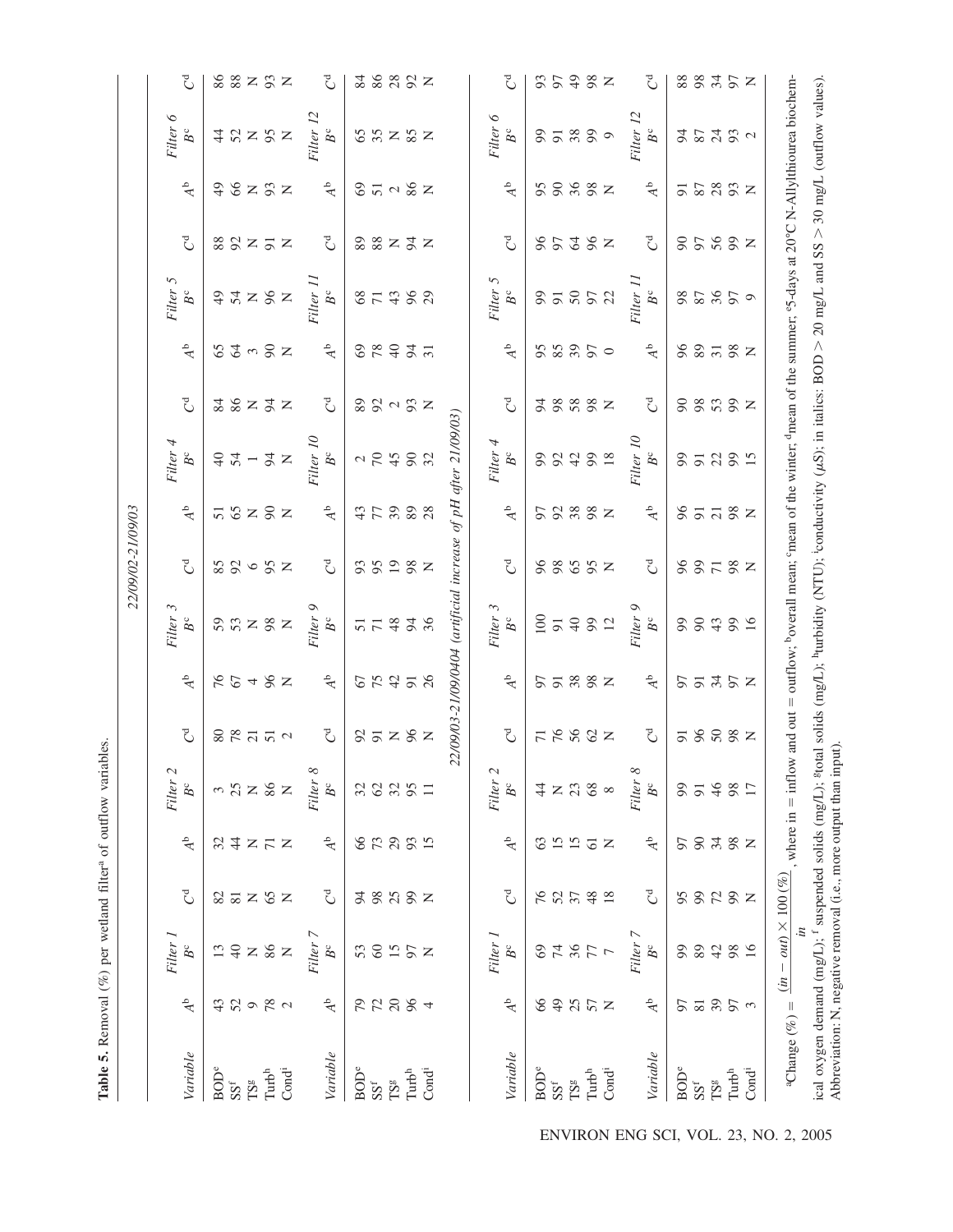

**Figure 2.** Daily (**a**) nickel and (**b**) copper concentrations (mg/L) in the inflow and outflows of Filters 7 (unplanted), 8 (planted), and 12 (planted and high loading).

ter compared to the first winter; for example, 90 and 65%, respectively, for Filter 7 (Fig. 2a). Moreover, an obvious breakthrough of nickel was not observed during the second winter despite the presence of high salt concentrations in the inflow. This is likely to be due to the artificial increase of pH. A high pH facilitates nickel precipitation. For example, nickel hydroxide  $(Ni(OH<sub>2</sub>))$ may precipitate at pH 9.1 if the corresponding metal concentration is 1 mg/L (Tchobanoglous *et al*., 2003), which is similar to the inflow concentrations of spiked filters. Moreover, dissolved copper did not break through any constructed wetland filters throughout the study (Fig. 2b).

All filters acted as pH buffers after pH increase, and pH levels were subsequently reduced. It can be assumed that this buffering capacity is greatly enhanced by the presence of active biomass rather than macrophytes (Kadlec and Knight, 1996; Sasaki *et al*., 2003). However, the outflow pH values for the planted filters recorded were slightly lower than those for the unplanted filters. For example, the overall mean pH value for Filter 7 (unplanted filters) is 7.31, and the corresponding value for Filter 8 (planted filters) is 6.98 during the second year of operation.

#### *Analysis of variance and case-based reasoning*

An analysis of variance has shown that all filters containing aggregates are relatively similar to each other with respect to most of their outflow variables. It follows that some filters could be considered as replicates (e.g., Filter 7 is a replicate of Filter 3) despite the differences in filter setup (Tables 1 and 2). The *p*-values of the pairs for Filter 3 and 7 are 0.20, 0.95, and 0.98 for BOD, SS, and turbidity, respectively. Pairs of data associated with  $p \geq 0.05$  can be regarded as statistically similar.

The absence of filter replicates is not a serious issue considering that the filter performances are similar (see above), and that the standard deviations (Table 4) of most outflow variables are comparable with large-scale systems (Cooper *et al.*, 1996; Kadlec and Knight, 1996; Vymazal, 2002; Karathanasis *et al*., 2003). Moreover, a more detailed experimental study with three replicate filters, for example, would not be justified in terms of costs and potential scientific benefit.

Furthermore, case-based reasoning of the experimental data set has been applied by Lee *et al*. (2005). The purpose of this follow-up paper is to show how case-based reasoning can be applied for water quality control purposes.

# **CONCLUSIONS**

Despite the highly variable water quality of road runoff, the novel filters showed great treatment performances particularly with respect to the 5-day at 20°C N-Allylthiourea biochemical oxygen demand (BOD) reduction in a cold climate. Removal efficiencies for SS in particular improved over time and dissolved copper was removed satisfactorily in comparison to values obtained from the literature. However, a breakthrough of dissolved nickel during the first winter of the first year of operation was observed. After creating an artificially high inflow pH of approximately 8 after 1 year of operation, nickel was successfully treated despite vulnerability to leaching when exposed to a high salt concentration during the second winter.

A high pH was apparently also linked to high removal efficiencies. The elevated pH had no apparent negative effect on the biomass including macrophytes. Moreover, filters showed a great pH buffering capacity. Findings indicate that conventional pH adjustment can be successfully applied to constructed wetland systems for storm water treatment.

The presence of Filtralite (adsorption filter media) and *Phragmites australis* (Cav.) Trin. ex Steud., common reed (macrophyte), did not result in an obvious reduction of metal concentrations in outflow waters. Operational conditions such as inflow pH and retention time were more important for the heavy metal treatment.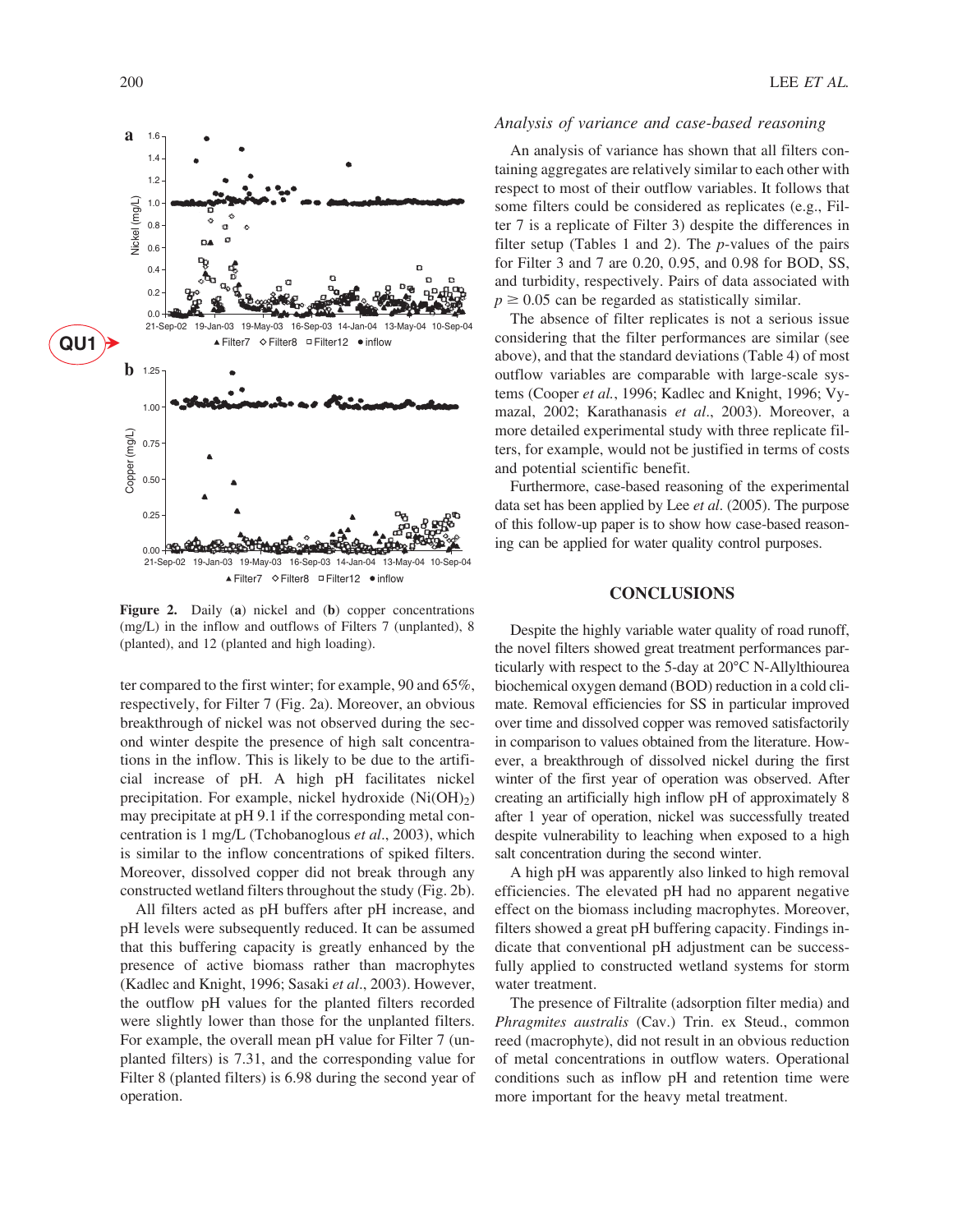# **ACKNOWLEDGMENTS**

The authors acknowledge support provided by Ms. M. Wagner, Ms. S. Guilbert, Mr. F. McGowan, Dr P. Anderson, and Dr. K. Heal. Sponsors: The University of Edinburgh; The Royal Academy of Engineering; Optiroc Group AB; Frogmat International Holdings Ltd.

# **REFERENCES**

- ALLEN, S.E. (1974). *Chemical Analysis of Ecological Materials*. Oxford, UK: Blackwell.
- AMERICAN PUBLIC HEALTH ASSOCIATION (APHA). (1995). *Standard Methods for the Examination of Water and Wastewater*, 19th ed. Washington, DC: Author.
- BACKSTROM, M., KARLSSON, S., BACKMAN, L., FOLKESON, L., and LIND, B. (2004). Mobilisation of heavy metal by de-icing salts in a roadside environment. *Water Res*. **38,** 720–732
- BRIX, H., ARIAS, C.A., and DEL BUBBA, M. (2001). Media selection for sustainable phosphorus reduction in subsurface flow constructed wetlands. *Water Sci. Technol*. **44,** 47–54.
- CHENG, S.P., GROSSE, W., KARRENBROCK, F., and THOENNESSEN, M. (2002). Efficiency of constructed wetlands in decontamination of water polluted by heavy metals. *Ecol. Eng*. **18,** 317–325.
- COOPER, P.F., JOB, G.D., GREEN, M.B., and SHUTES, R.B. E. (1996). *Reed Beds and Constructed Wetlands for Wastewater Treatment*. Swindon, UK: WRc plc.
- GERVIN, L., and BRIX, H. (2001). Reduction of nutrients from combined sewer overflows and lake water in a vertical-flow constructed wetland system. *Water Sci. Technol*. **44,** 171–176.
- GREEN, M., FRIEDLER, E., and SAFRAI, I. (1998). Enhancing nitrification in vertical-flow constructed wetlands utilizing a passive air pump. *Water Res*. **32,** 3513–3520.
- KADLEC, R.H. (2002). *Effects of Pollutant Speciation in Treatment Wetlands Design*. Chelsea, MI: Wetland Management Services.
- KADLEC, R.H., and KNIGHT, R.L. (1996). *Treatment Wetlands*. Boca Raton, FL: CRC Press.
- KADLEC, R., KNIGHT, R.L., VYMAZAL, J., BRIX, H., COOPER, P.F., and HABERL, R. (2000). *Constructed Wetlands for Pollution Control*. Scientific and Technical Report Number 8. International Water Association (IWA) Specialist Group "Use of Macrophytes for Water Pollution Control." London, UK: IWA Publishing.
- KARATHANASIS, A.D., POTTER, C.L., and COYNE, M.S. (2003). Vegetation effects on fecal bacteria, BOD and suspended solids removal in constructed wetlands treating domestic wastewater. *Ecol. Eng*. **20,** 157–169.
- KNIGHT, R.L., KADLEC, R.H., and OHLENDORF, H.M. (1999). The use of treatment wetlands for petroleum industry effluents. *Environ. Sci. Technol*. **33,** 973–980.
- LEE, B.-H., SCHOLZ, M., HORN, A., and FURBER, A. 2005. Constructed wetlands: prediction of performance with casebased reasoning (Part B). *Environ. Eng. Sci.*
- LUEDERITS, V., ECKERT, E., LANGE-WEBER, M., and LANGE A. (2001). Nutrient removal efficiency and resource economics of vertical flow and horizontal flow constructed wetlands. *Ecol. Eng*. **18,** 157–171.
- MAYS, P.A., and EDWARDS, G.S. (2001). Comparison of heavy metal accumulation in a natural wetland and constructed wetland receiving acid mine drainage. *Ecol. Eng*. **16,** 487–500.
- MUNGUR, A.S., SHUTES, R.B.E., REVITT, D.M., and HOUSE, M.A. (1997). An assessment of metal reduction by laboratory-scale wetland. *Water Sci. Technol*. **35,** 125–133.
- NORRSTROM, A.C., and JACKS, G. (1998). Concentration and fractionation of heavy metals in roadside soils receiving de-icing salts. *Sci. Total Environ*. **218,** 161–174.
- OBARSKA-PEMPKOWIAK, H., and KLIMKOWSKA, K. (1999). Distribution of nutrients and heavy metals in a constructed wetland system. *Chemoshere* **39,** 303–312.
- PARK, S.J., and YOON, T.I. (2003). Weighted coagulation with glass and diatomite for storm water treatment and sludge disposal. *Environ. Eng. Sci*. **20,** 307–317.
- PICARD, C.R., FRASER, L.H., and STEER, D. (2004). The interacting effects of temperature and plant community type on nutrient removal in wetland microcosms. *Bioresource Technol*. **96,** 1039–1047.
- SANSALONE, J.J. (1999). Adsorptive infiltration of metals in urban drainage—Media characteristics. *Sci. Total Environ*. **235,** 179–188.
- SASAKI, K., OGINO, T., ENDO, Y., and KUROSAWA, K. (2003). Field studies on heavy metal accumulation in a natural wetland receiving acid mine drainage. *Mater. Trans*. **44,** 1877–1884.
- SCHOLZ, M. (2003). Case study: Design, operation, maintenance and water quality management of sustainable storm water ponds for roof runoff. *Bioresource Technol*. **95,** 269–279.
- SCHOLZ, M., and MARTIN, R.J. (1998). Control of bio-regenerated granular activated carbon by spreadsheet modeling. *J. Chem. Tech. Biotechnol*. **71,** 253–261.
- SCHOLZ, M., and TREPEL, M. (2004). Water quality characteristics of vegetated groundwater-fed ditches in a riparian peatland. *Sci. Total Environ*. **332,** 109–122.
- SCHOLZ, M., and XU, J. (2002). Performance comparison of experimental constructed wetlands with different filter media and macrophytes treating industrial wastewater contaminated with lead and copper. *Bioresource Technol*. **83,** 71–79.

ENVIRON ENG SCI, VOL. 23, NO. 2, 2005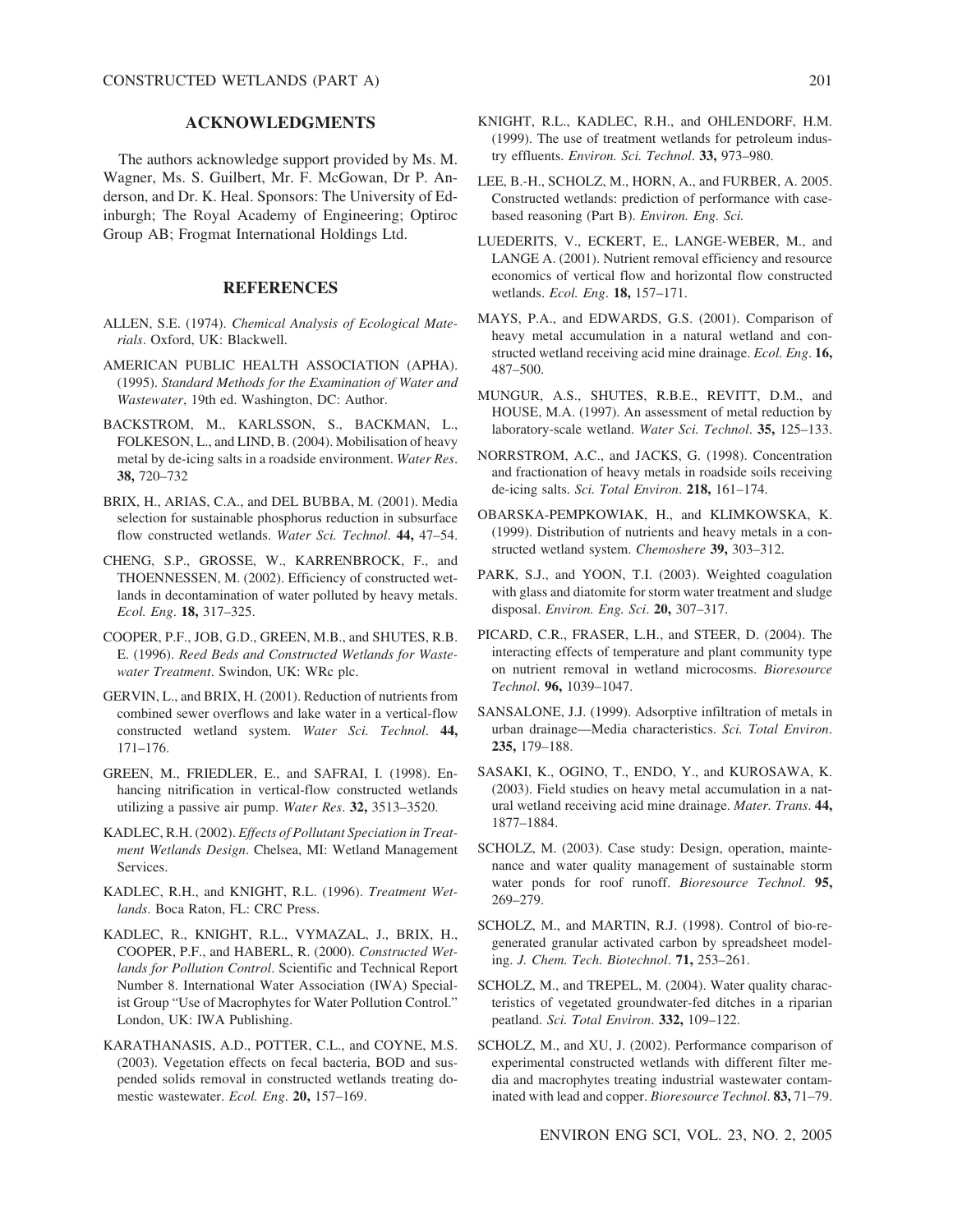- SCHOLZ, M., and ZETTEL, S. (2004). Storm water quality associated with a full silt trap discharging into urban watercourses. *J. Ch. Inst. Water Environ. Manage.* **18,** 226–229.
- SCHOLZ, M., HÖHN, P., and MINALL, R. (2002). Mature experimental constructed wetlands treating urban water receiving high metal loads. *Biotechnol. Prog*. **18,** 1257–1264.
- TCHOBANOGLOUS, G., BURTON, F.L., and STENSEL, H.D. (2003). *Wastewater Engineering: Treatment and Reuse*, 4th ed., revised. New York: Metcalf & Eddy Inc. and Mc-Graw Hill.
- VYMAZAL, J. (2002). The use of sub-surface constructed wetlands for wastewater treatment in the Czech Republic: 10 years experience. *Ecol. Eng*. **18,** 633–646.
- VYMAZAL, J., and KRASA, P. (2003). Distribution of Mn, Al, Cu and Zn in a constructed wetland receiving municipal sewage. *Water Sci. Technol*. **48,** 299–305.
- WIESSNER, A., KAPPELMEYER, U., KUSCHK, P., and KASTNER, M. (2004). Influence of the redox condition dynamics on the removal efficiency of a laboratory-scale constructed wetland. *Water Res*. **39,** 248–256.
- WOOD, T.S., and SHELLEY, M.L. 1999. A dynamic model of bioavailability of metals in constructed wetland sediments. *Ecol. Eng*. **12,** 231–252.
- ZHAO, Y.Q., SUN, G., and ALLEN S.J. (2004). Purification capacity of a highly loaded laboratory scale tidal flow reed bed system with effluent recirculation. *Sci. Total Environ*. **330,** 1–18.